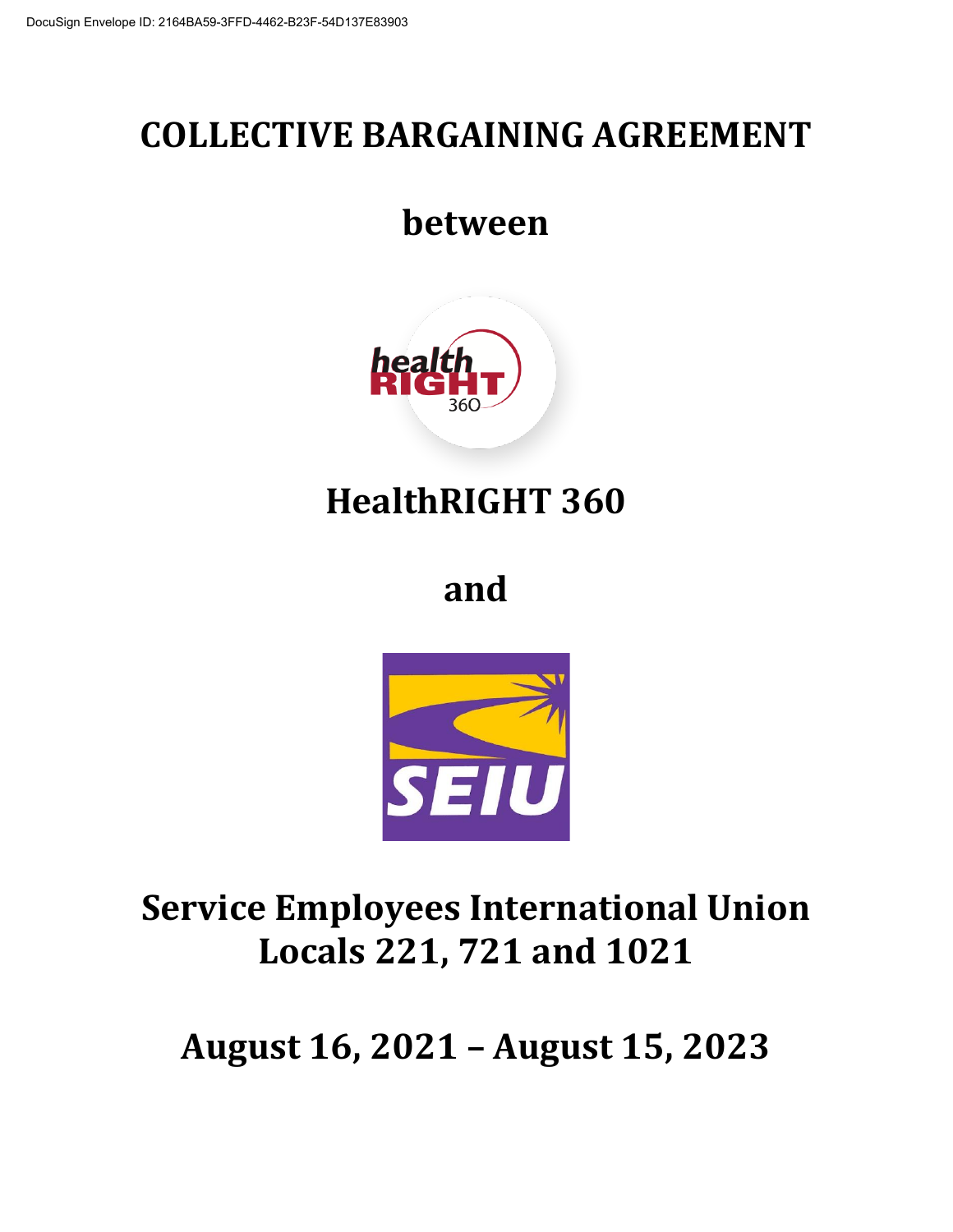# **TABLE OF CONTENTS**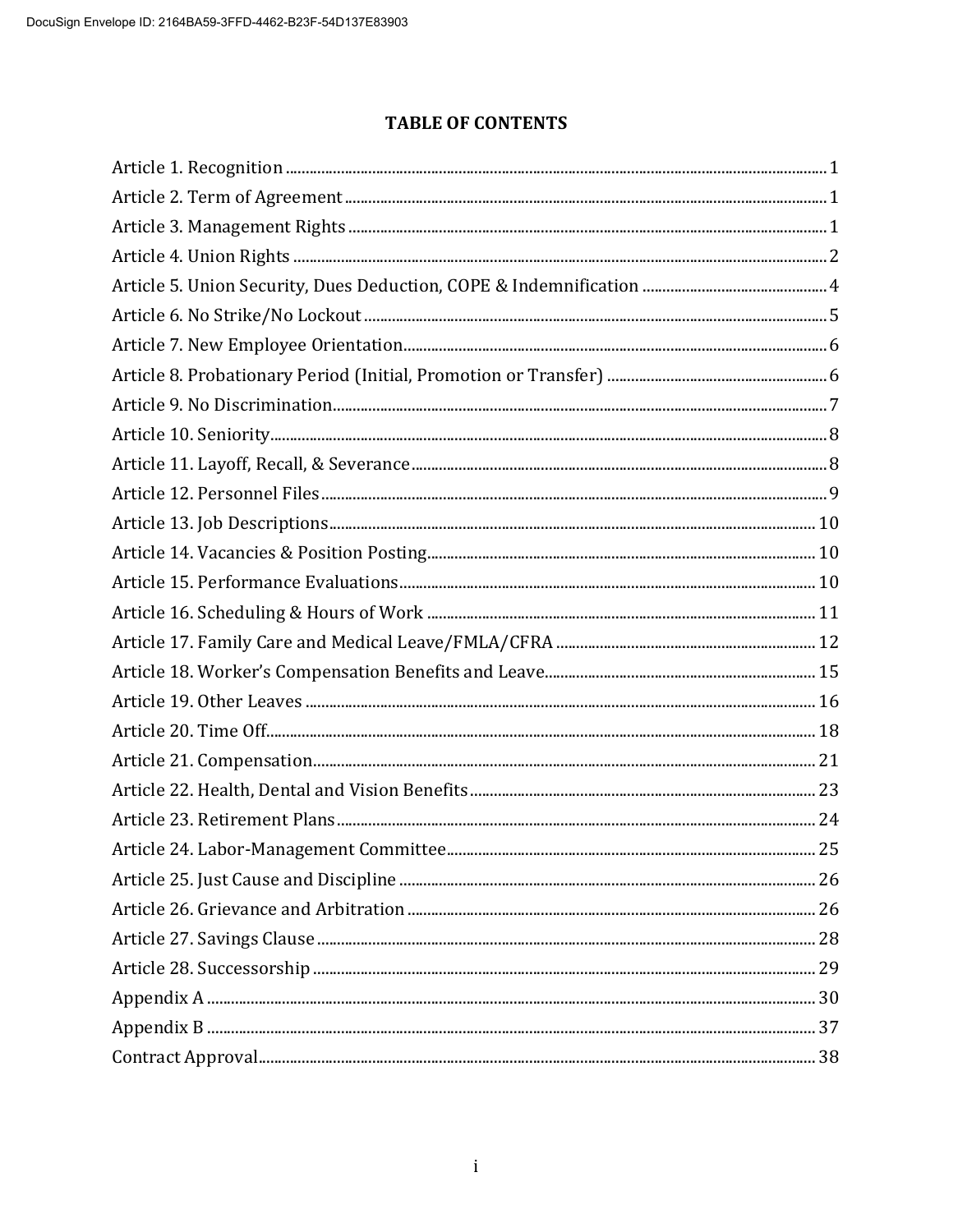## **Article 1. Recognition**

On December 16, 2019, the Employer, HealthRIGHT 360, recognized the Union (SEIU Local 1021, SEIU Local 721 and SEIU Local 221) and agreed that a bargaining unit of all nonmanagement, non-confidential employees (listed in Appendix A) was established under Section 9 (a) of the National Labor Relations Act (NLRA).

HealthRIGHT 360 recognizes the Union as the sole and exclusive collective bargaining representative for the bargaining unit.

In the event HealthRIGHT 360 creates or establishes, opens, or acquires any new positions, programs, modalities, sites, or facilities, HealthRIGHT 360 will provide written notice to the Union within thirty (30) days, will add any non-management or non-confidential classifications and positions to the existing recognized statewide bargaining unit, and meet to negotiate the terms of this Agreement as they apply to the newly-covered workers.

HealthRIGHT 360 will provide written notice to the Union of new management or confidential classifications filled on a quarterly basis.

## **Article 2. Term of Agreement**

This two-year agreement covers the period of August 16, 2021 through August 15, 2023 by and between HealthRIGHT 360 (Employer) and the Service Employees International Union (SEIU) Joint Council, comprised of SEIU Local 1021, SEIU Local 721 and SEIU Local 221 (Union), jointly "the parties."

In consideration of the mutual promises and agreements herein contained, the parties agree to the following:

## **Article 3. Management Rights**

- A. Management of HealthRIGHT 360 is vested in HealthRIGHT 360 management.
	- 1. Determine, plan and direct the use of funding and resources to achieve HealthRIGHT 360's missions, programs, objectives, activities, and priorities;
	- 2. Determine and direct the means, programs, policies, processes, equipment, facilities, methods and manner by which HealthRIGHT 360's business, affairs, operations, programs, plans, and missions are to be provided, including through implementation, change, or cessation of any element thereof;
	- 3. Determine the size, composition, and qualifications of the workforce through the recruitment, hiring, development, training, evaluation, promotion, assignment, transfer, reclassification, layoff, demotion, discipline, and discharge of employees for cause;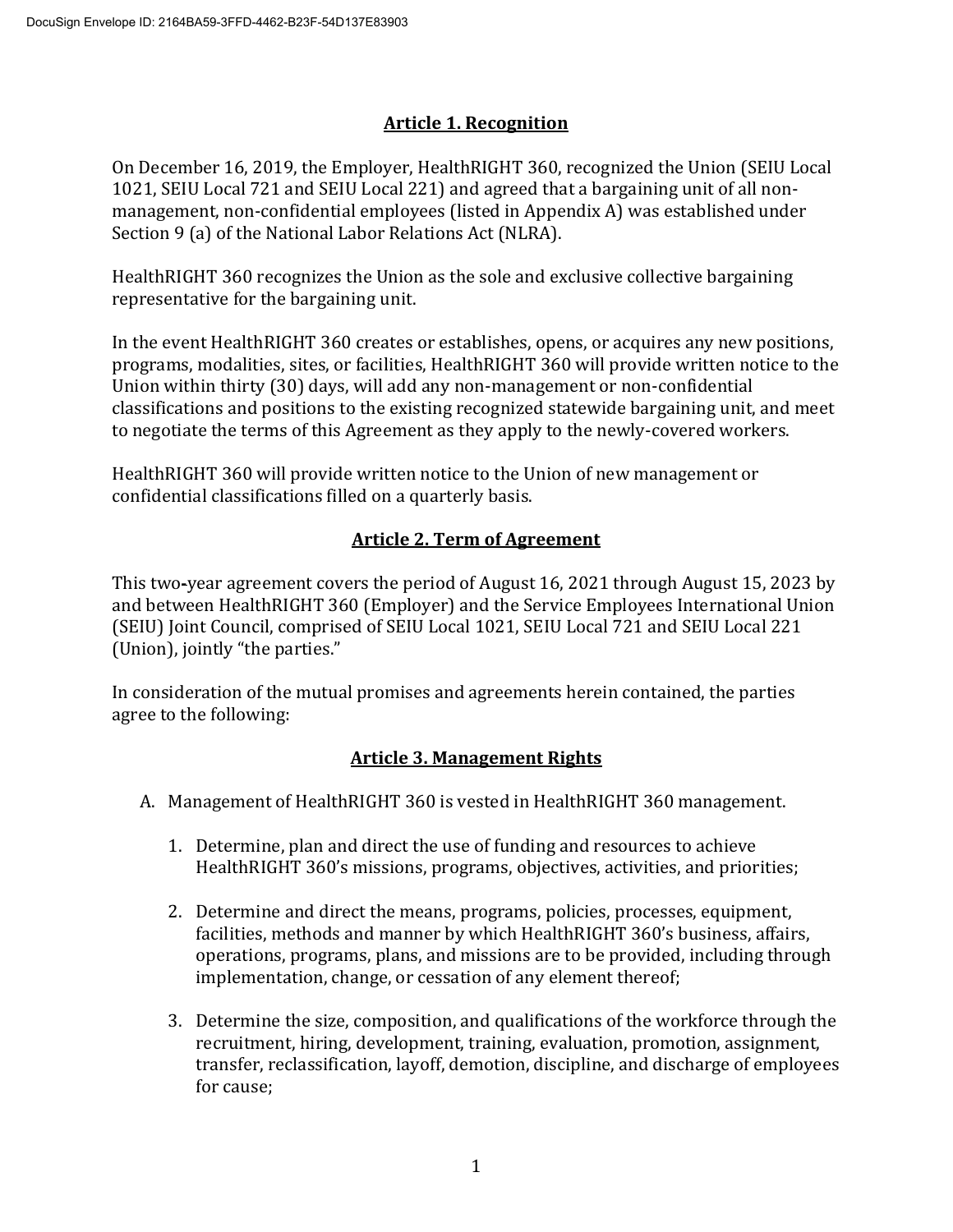- 4. Determine, modify, and enforce standards of qualification, performance, training, conduct, and safety, and to determine the process by which performance is evaluated;
- 5. Determine employee shifts, working assignments, and schedules;
- 6. Determine and maintain HealthRIGHT 360's Personnel Policies Handbook, subject to meet and confer obligations, if any;
- 7. Determine and take action on any matter in the event of an unforeseeable emergency; and
- 8. Determine and modify job classifications and job descriptions.
- B. This Article is not a source of Union or employee rights, and therefore is not subject to the Grievance Procedure contained in Article 26 except to the extent that an exercise of such right is in conflict with another provision of this Agreement.
- C. In the event of the exercise of a management right that materially affects the wages, hours or other terms and conditions of employment of the bargaining unit, the Employer shall provide the Union with fourteen (14) calendar days written notice and meet within fourteen (14) calendar days of the notice to bargain over the effects of the decision.

## **Article 4. Union Rights**

#### Union Officers and Stewards/Organizers

The Union will notify the Employer of the names of the officers and stewards within 15 business days of the effective date of this agreement. Thereafter, the Union will notify the Employer of any changes to the names of officers and steward within 20 business days.

#### Duties

Stewards and Officers shall be allowed reasonable release time with pay and approval by the employer for union-related duties including but not limited to: processing grievances, or to represent unit members in meetings which may result in disciplinary action consistent with Weingarten rights. If steward release time is denied in relationship to a disciplinary action, the release time will be rescheduled. If the release time is to represent members in a disciplinary investigation who have invoked their Weingarten rights, the interview of the union member may be rescheduled within a reasonable time for the employee to ensure their representative is available.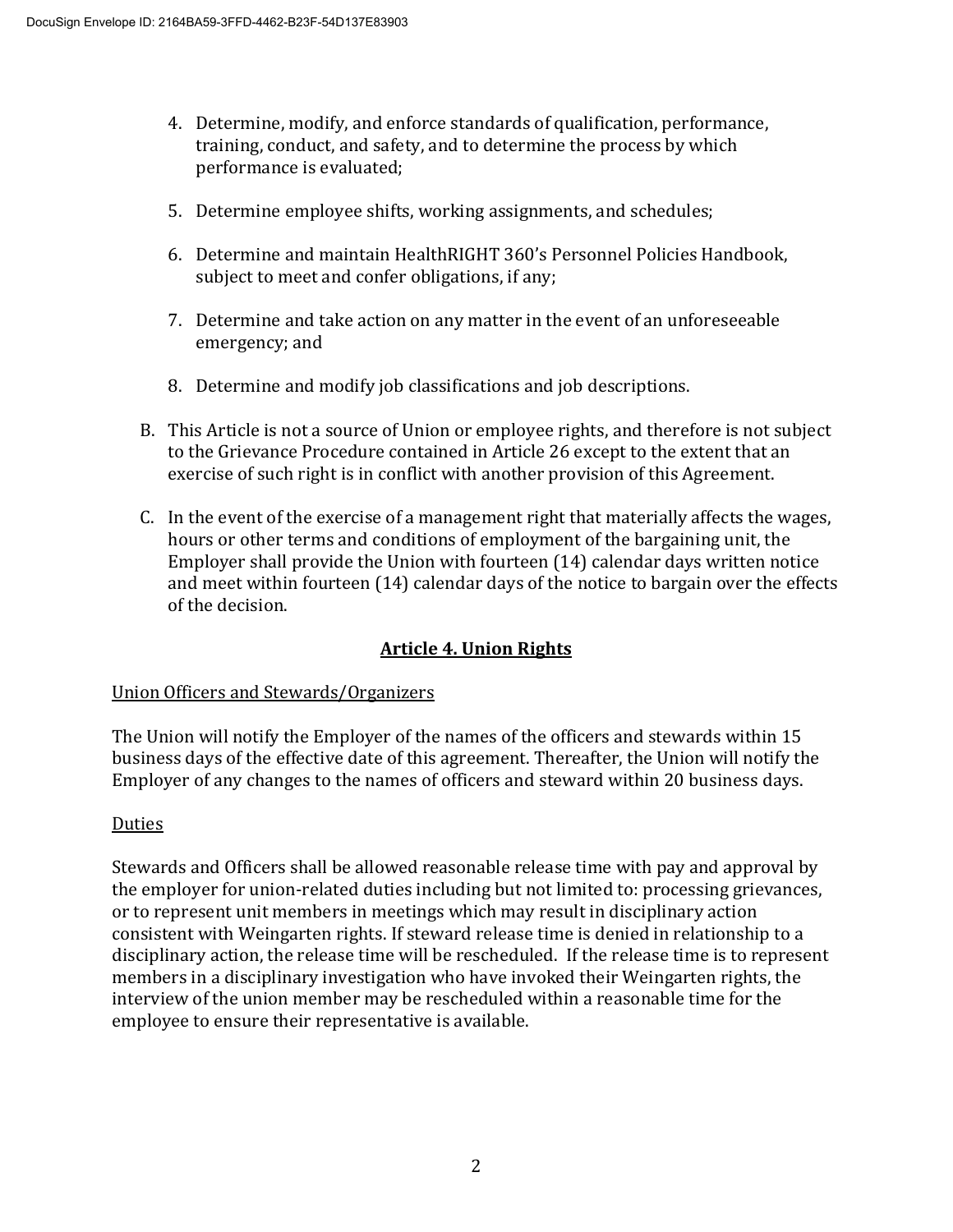## Bulletin Boards

HealthRIGHT 360 will designate at least one bulletin board at each worksite that may be used by the Union, provided that the use is restricted to official Union business. The parties acknowledge that bulletin boards might not be available in worksites that are not controlled by the employer.

## Union Access

Union staff and stewards or chapter officers will have access to the facilities as follows:

a. For non-residential sites, Union staff and Union-designated officers will have reasonable access to break rooms, and conference rooms in accordance with site-specific processes.

b. For residential sites, the Employer and the Union shall meet within thirty (30) days of ratification of this contract to negotiate mutually-agreeable alternatives which include but are not limited to: allowing Union-designated staff and officers into the residential break room and/or an alternative location. The Employer will provide reasonable release time for Union-designated employees to facilitate this access.

c. The Employer will also allow Union representatives after-hours access to mutually agreed upon locations to facilitate discussions with employees.

d. Union staff will be issued a photo ID identifying them as representatives of the Union from the Employer to identify them when they access facilities.

## Joint Union/Management Training

Within six (6) months of the date of ratification of this Agreement and on a date to be mutually agreed by the parties, the designated officers, stewards/organizers, labor representatives, and managers to be selected by the Employer shall meet for a joint training on contract administration, general discussions on Employer-Employee relations and such other matters as may be mutually agreed by the parties. The Union officers, stewards/organizers shall attend such training on employer paid time.

#### Union Leave

On twenty (20) business days written notice from the Union, the Employer will grant an employee a leave of absence without pay or benefit contributions for a maximum of ninety (90) days for purposes of doing non-HealthRIGHT360-related Union business. Approval of Union Leave may be subject to reasonable staffing needs. The leave can be extended by mutual agreement between the parties. An employee on Union Leave shall experience no loss of seniority or other break in service. An employee may not be approved for Union leave more than once every twenty-four (24) months and any approved leave may not be taken intermittently. Only one employee per Union local may be on Union Leave at a time.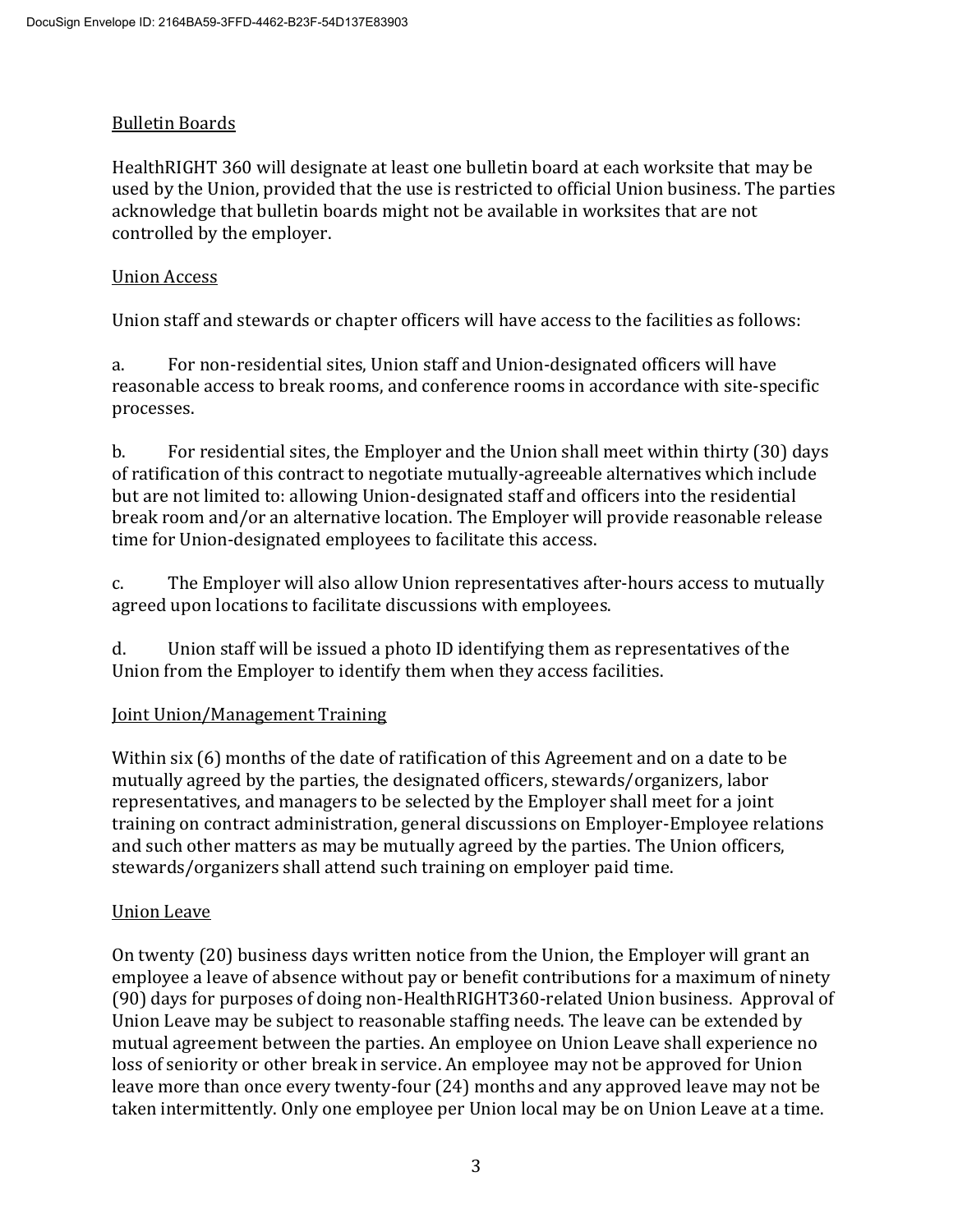## **Article 5. Union Security, Dues Deduction, COPE & Indemnification**

#### A. Union Security

It shall be a condition of employment with the Employer that all employees subject to this Collective Bargaining Agreement ("Agreement") who are members of the Union in good standing as of the later of its effective or execution date, shall remain members in good standing, by paying regular union dues, and those who are not members in good standing as of the latter of the effective or execution date, shall, after the thirtieth (30<sup>th</sup>) business day following the latter of the effective or execution date, become and remain members in good standing of the Union, or in lieu of union membership pay an agency fee, as determined by the Union. It shall also be a condition of employment that all Employees covered by this Agreement who are hired on or after the later of its effective or execution date, shall, after the thirtieth (30th) business day following the beginning of such employment either become and remain members in good standing of the Union, or pay an agency fee as determined by the Union.

Within a reasonable time, after receipt of written notice from the Union that an employee's membership is not in good standing or that they are delinquent in paying agency fees, the employer agrees to terminate employment of said employee. However, if the employee has a legitimate religious reason for not paying dues or an agency fee, Employee shall pay the equivalent amount of the agency fee as determined by the Union to the following nonprofits: American Cancer Society, Doctors Without Borders or Habitat for Humanity. The Employer shall distribute the applicable fees for religious objectors to the nonprofits listed in this paragraph.

The Employer agrees to inform the Union, in writing, on a monthly basis from the date of employment hereunder, of the employee number, first name, middle initial, last name; residential address; work and personal email address (if available); work phone number; personal cell phone number (if available); employee hire date; employee job title; work status (ex: full time, part time, hourly, seasonal, etc.); compensation rate; and date of employment of any employee subject to this Agreement.

## B. Dues Deduction

Each pay period, the Employer shall send to SEIU Local 1021, SEIU Local 721, and SEIU Local 221, a list of all employees in the bargaining unit as provided by payroll: first name, middle initial, last name; employee hire date; employee job title; work status (ex: full time, part time, hourly, seasonal, etc.); FTE; compensation rate; gross base pay; and date of employment, employee number, department, and worksite address and the breakdown of each amount remitted (i.e. Dues, COPE, Supplementary Benefits, etc). This information shall be sent in Excel format to: MembershipDepartment@seiu1021.org, dues@seiu721.org, and membership@seiu221.org.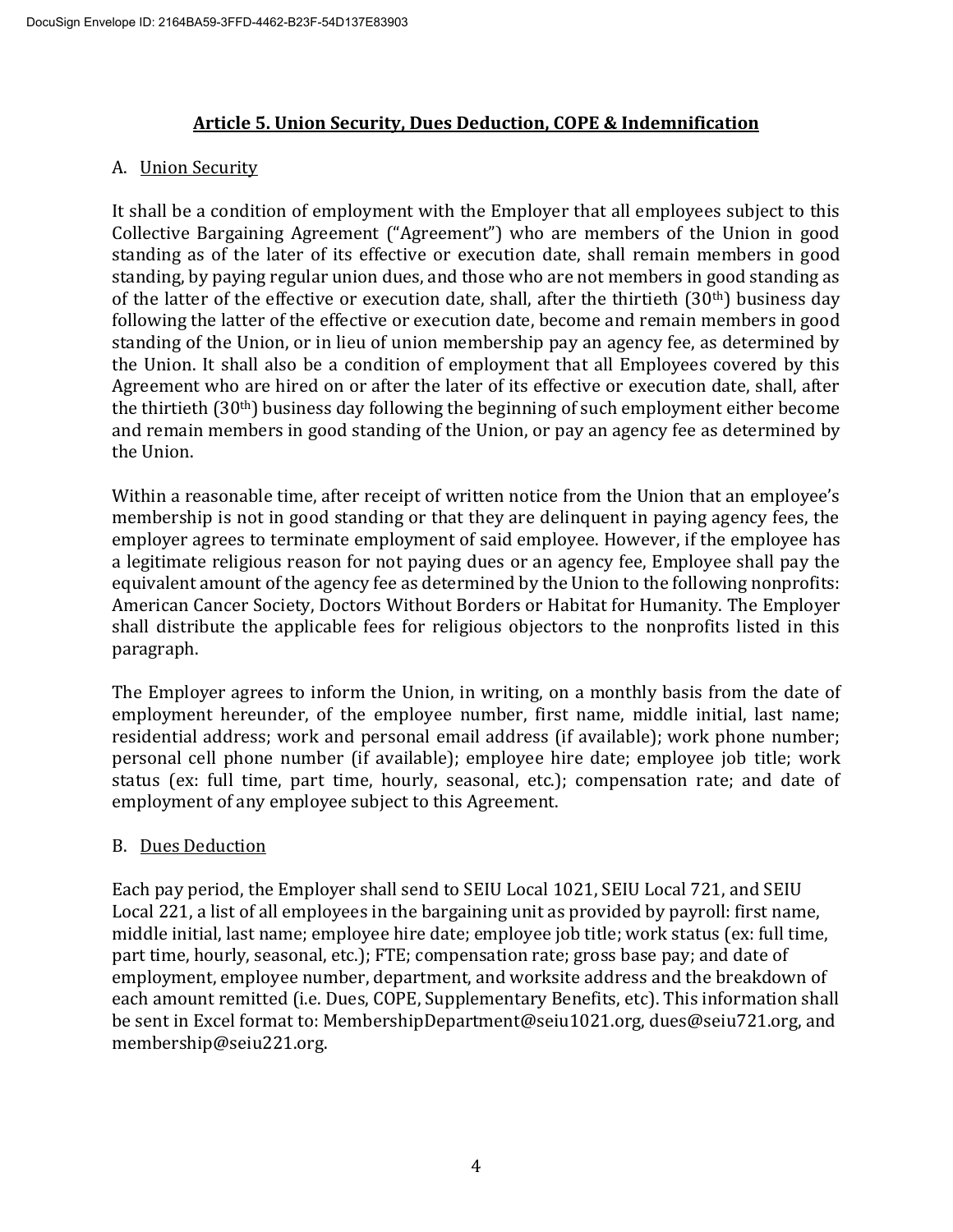Each pay period, the Union shall provide the employer with an "authorized deduction report" which includes bargaining unit members who have authorized the deduction of Union dues, COPE and other deductions and the deduction amounts.

The Employer shall make the dues and other applicable deductions from the employees' paychecks and remit such itemized deductions to the Union via Automated Clearing House (ACH) or Electronic Funds Transfer (EFT) within five (5) business days of each payday.

## C. Committee on Political Education (COPE)

Employees may make voluntary contributions to the Union's political action committees. The employer shall make the deduction of the voluntary contributions in the same manner as the dues deduction process above.

Every pay period the Union will notify the employer with a list of employees and the appropriate deduction amount on the same "authorized deduction report" as above of the employees who have signed an authorization for the COPE deduction.

Employees may discontinue voluntary political deductions by providing notice of cancellation to the Union and the Union shall transmit such notice of cancellation to the Employers by the next full pay period cycle.

#### D. Indemnification

The Union shall indemnify and hold the Employer, its officers, and employees, harmless from any and all claims, demands, suits, or any other action including all court or arbitration costs arising from the provisions herein.

Requests to authorize the start of or changes to dues or other deductions covered in this section, or to change status regarding such dues or other deductions, shall be directed to the Union designee rather than to HealthRIGHT 360. HealthRIGHT 360 shall not process any dues, COPE or other change requests that may come directly from an employee in the bargaining unit but agrees to forward such request to the Union designee.

## **Article 6. No Strike/No Lockout**

## **Protection of Rights (Employer and Union Responsibility)**

#### **Responsibility**

The Employer and the Union pledge to abide by all regulations mutually agreed upon and to give each other fullest cooperation in order that harmonious relations may be maintained in the interest of both the Employer and the employees.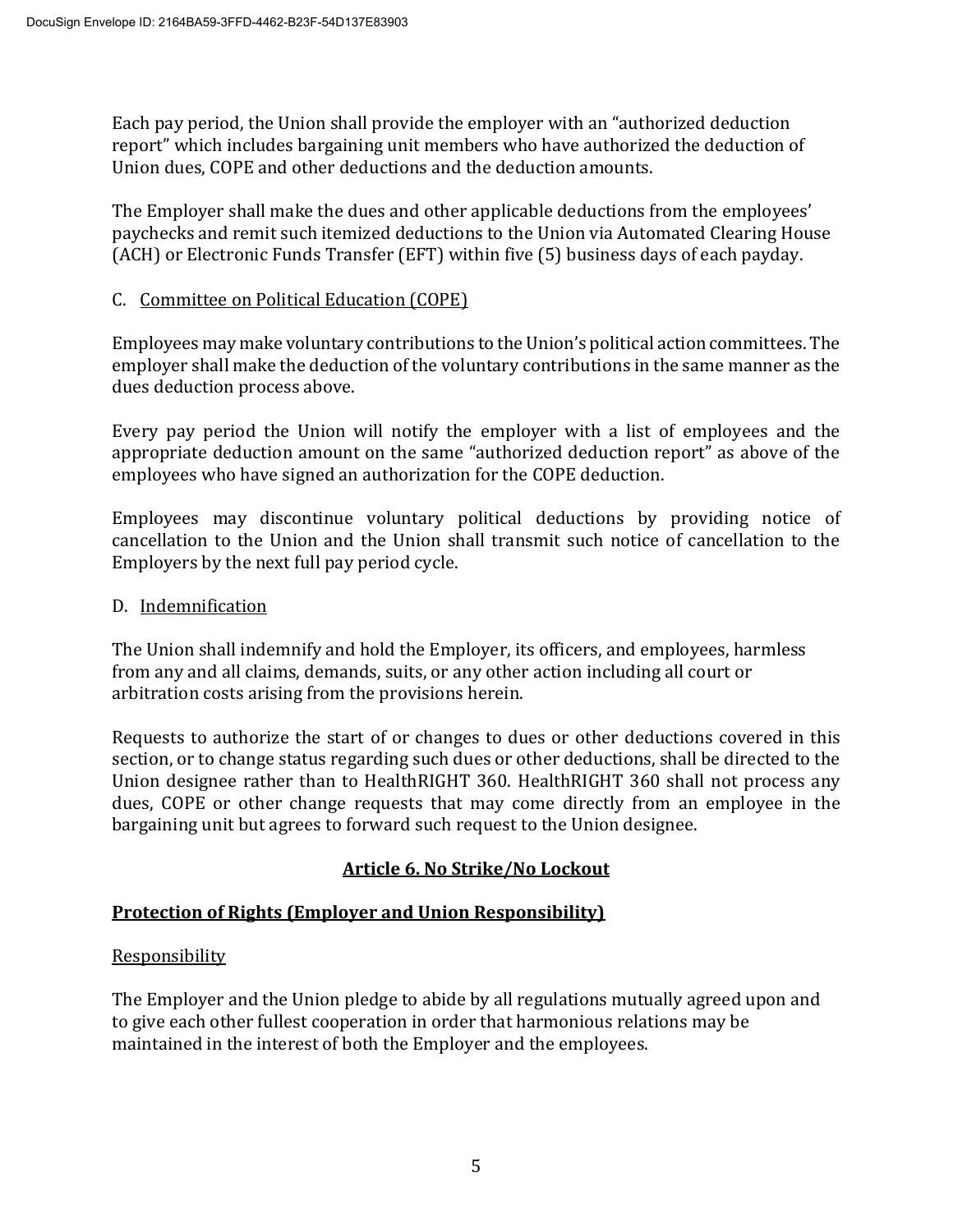#### Lockout

The Employer agrees not to engage in any lockout during the term of this Agreement.

#### Strikes

The Union agrees not to engage in any strikes, or other economic action against the Employer during the term of this Agreement.

## **Article 7. New Employee Orientation**

Once a month, on either the last business working Friday of each month or on another mutually agreed upon time, representatives of the Union shall be permitted to make a presentation of up to thirty (30) minutes, and present written materials, to orient new employees to the Union for which attendance by the new hires is mandatory. Prior to the meeting, the Employer will provide the Union written notice of names, titles, contact information, locations, of new hires expected to participate in the new employee orientation. No representative of management shall be present during the Union's presentation. Release time shall be granted for one steward from Local 1021, one steward from Local 721 and one steward from Local 221 to conduct the new employee orientations. "New hires" shall be defined to include any employee new to the Union, including, but not limited to, through accretion or promotion/demotion. If the newly hired employee is unable to attend the monthly union orientation, they will attend the next monthly orientation.

HealthRIGHT 360 shall include in their new hire packet and distribute at the new employee orientations: the current Union membership and COPE forms as provided by the Union, a copy of the link to the Collective Bargaining agreement and the contact information of the Union Representative.

## **Article 8. Probationary Period (Initial, Promotion or Transfer)**

A probationary period will be established for all employees who are newly hired, transferred, or promoted.

#### Initial Probation

All newly hired employees shall be on probation during their first one hundred and twenty (120) days of employment for new employees. New hires in the probationary period may be disciplined or discharged without being subject to the just cause provision of this Agreement and there shall be no access to the grievance procedure for discipline or discharge during the initial probation period. During probation, an employee accrues and can use paid time off (PTO).

Upon successful completion of the probationary period, the employee will be a regular employee with full benefits and rights provided for in this Agreement.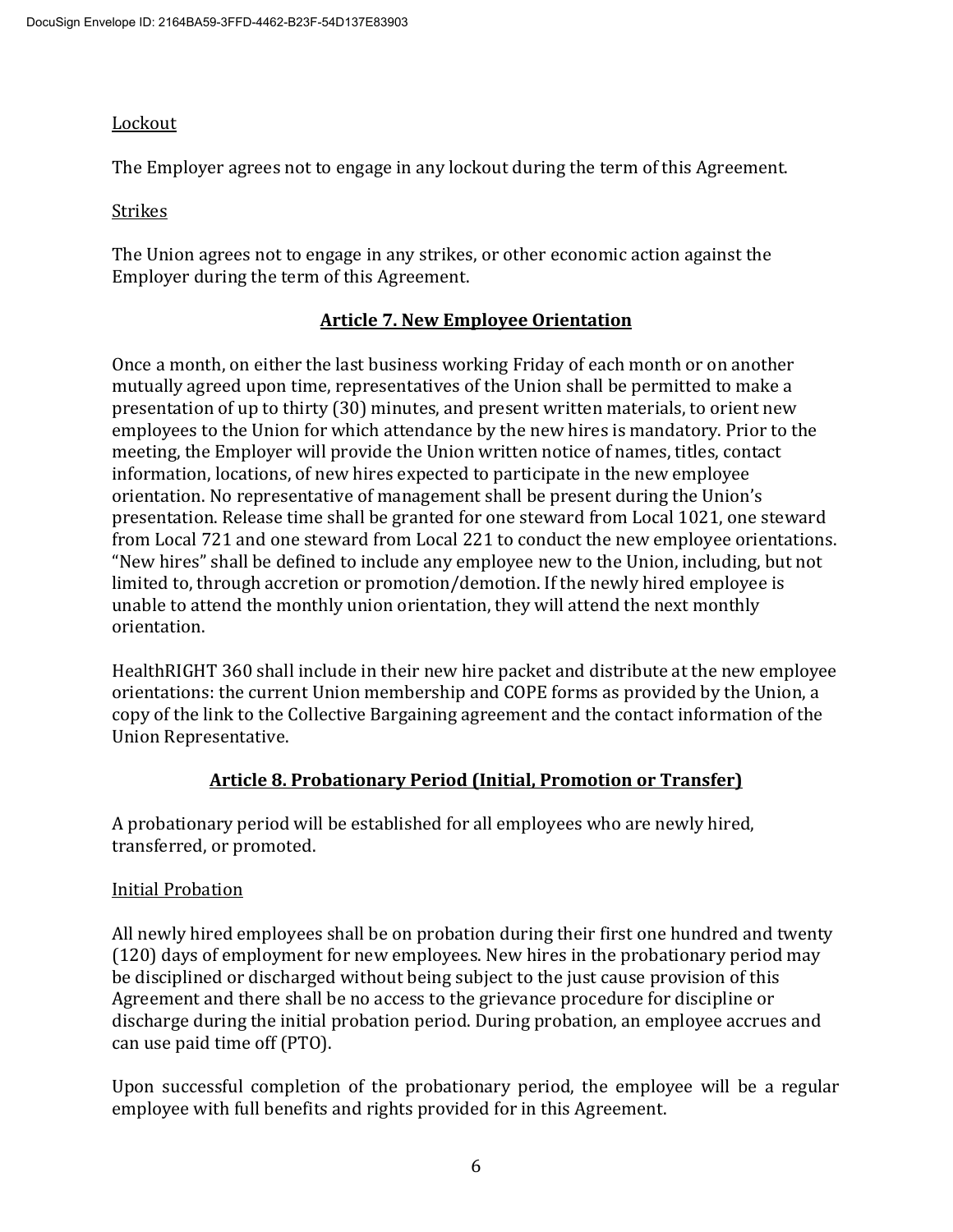#### Probation for Promotion or Transfer

Employees who promote or transfer voluntarily to classifications in this bargaining unit only shall serve a probationary period, not to exceed thirty (30) days from the date of promotion or transfer. Employees who do not successfully complete the probationary period shall return to their former bargaining unit position or to a position comparable to the one from which they were promoted or transferred. This Section shall not apply to nonprobationary employees who are transferred involuntarily.

#### Extension of Probation

In limited cases where there is insufficient information to make a final determination on the probationary period, this probationary period may be extended for a period of up to thirty (30) days from the end of the initial probationary period upon mutual agreement by the Union, the employee, and the Employer.

## **Article 9. No Discrimination**

#### Discrimination Prohibited

HealthRIGHT 360 shall not discriminate against or harass employees on the basis of race, color, religion, marital status, national origin, ancestry, sex (including gender, pregnancy, child birth, medical conditions related to pregnancy and child birth, breastfeeding, and medical conditions related to breastfeeding), sexual orientation, gender expression, gender identity, physical or mental disability, medical condition (including cancer related or genetic characteristics), genetic information (including family medical history), HIV status, status as a covered military or veteran, as well as state military and naval service), political affiliation, age over 40, citizenship, or any other protected class under local, state, and federal law. This provision is intended to be consistent with the provisions of applicable local, state, and federal law.

#### No Discrimination on Account of Union Activity

Consistent with the law, neither HealthRIGHT 360 nor the Union shall interfere with, intimidate, restrain, coerce, or discriminate against employees because of the exercise of rights to engage in Union activity.

#### Whistleblowing/Retaliation

HealthRIGHT 360 will comply with all applicable federal, state and local legislation that protects employees who disclose information concerning any aspects of their employment, except where disclosure of information is contrary to the law such as, but not limited to HIPAA and 42 CFR Part 2.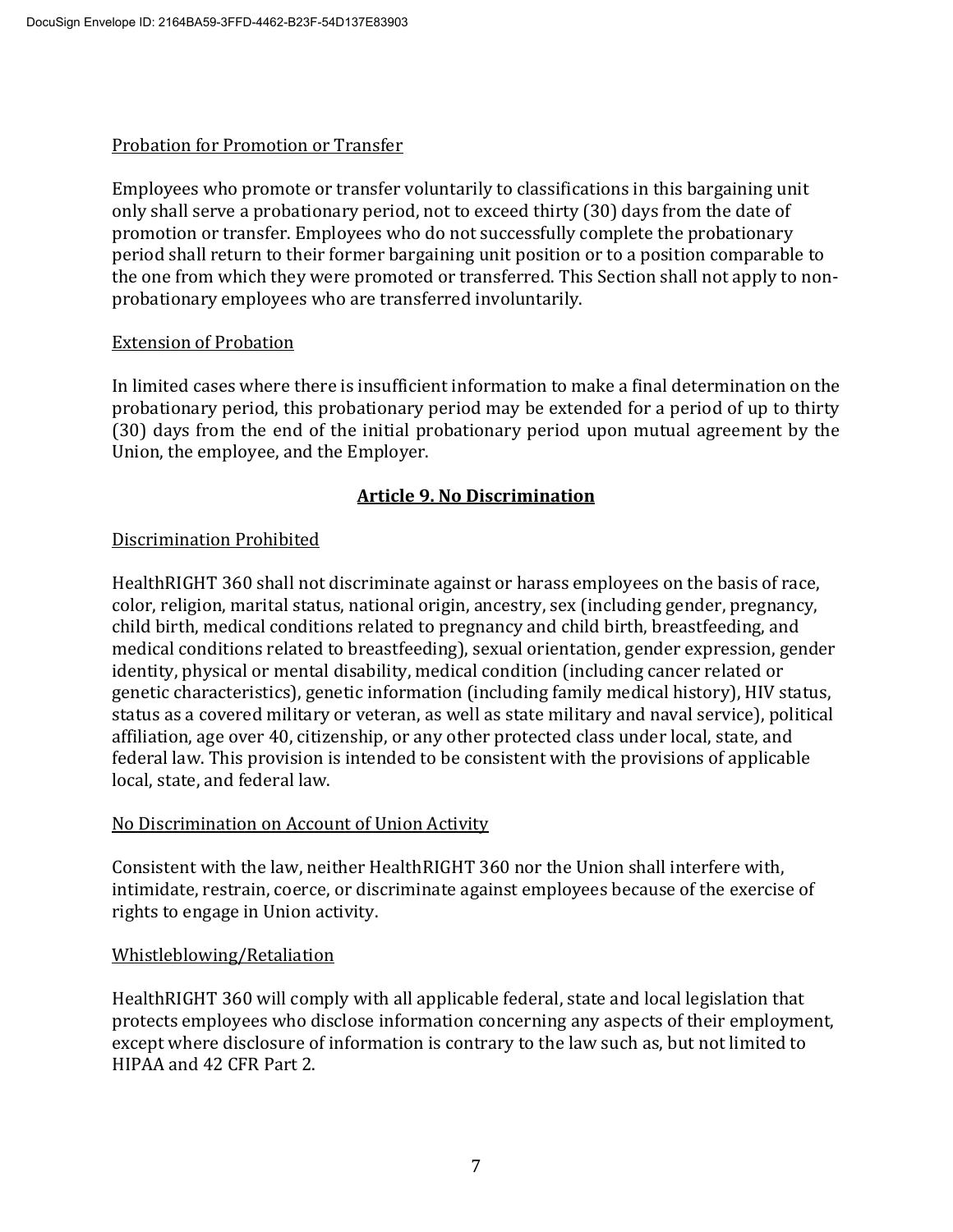## Union Representation in Cases of Workplace Harassment.

In a meeting where management is investigating a formal complaint made by an employee over workplace harassment based on a category listed in this Article, the employee making the complaint has the right to have a shop steward or union representative present in the meeting.

## **Article 10. Seniority**

Seniority shall be defined as continuous length of service with the Employer based on the most recent date of hire except, however, if an employee separates from employment voluntarily and reinstates within in one hundred and eighty (180) calendar days from the first date of separation, seniority shall not be considered broken.

For the purposes of this Article, "Employer" shall be defined as HealthRIGHT 360 and any entity acquired by or merged in whole or part with HealthRIGHT 360, in which the entity's employees become employees of HealthRIGHT 360.

## **Article 11. Layoff, Recall, & Severance**

## Order of Layoffs

When the Employer decides to implement a reduction in positions within a program is determined to be necessary, layoff of employees in such program(s) and/or specific positions within the affected program shall occur as follows:

A. At least thirty (30) calendar days prior to the layoff of employees, the Employer shall provide a written notice to the affected employees and the Union regarding its intent to lay off employees, and shall, upon request of the Union, meet with the Union regarding the effects of such layoff on the bargaining unit. The Employer shall consider alternatives to the layoff as may be proposed by the Union.

B. Prior to any layoffs within a designated program, other employees in the same program in the same affected positions shall be afforded the opportunity to volunteer for layoff first. Such volunteers will be accepted for layoff only if the Employer determines that the remaining employees include employees with sufficient experience, skills, and ability to perform the remaining work.

C. In the event of layoffs, the principle of seniority shall govern, therefore, the last employee hired into the bargaining unit classification affected by the layoff in the same program shall be the first employee laid off provided the remaining employees by virtue of prior training and experience can perform the work. An employee who is subject to layoff as the least senior person in the classification affected may, within five (5) business days upon receipt of the written layoff notice, on a one-time basis elect to move into a vacant position within the bargaining unit elsewhere in the Agency provided that the employee meets the minimum qualifications.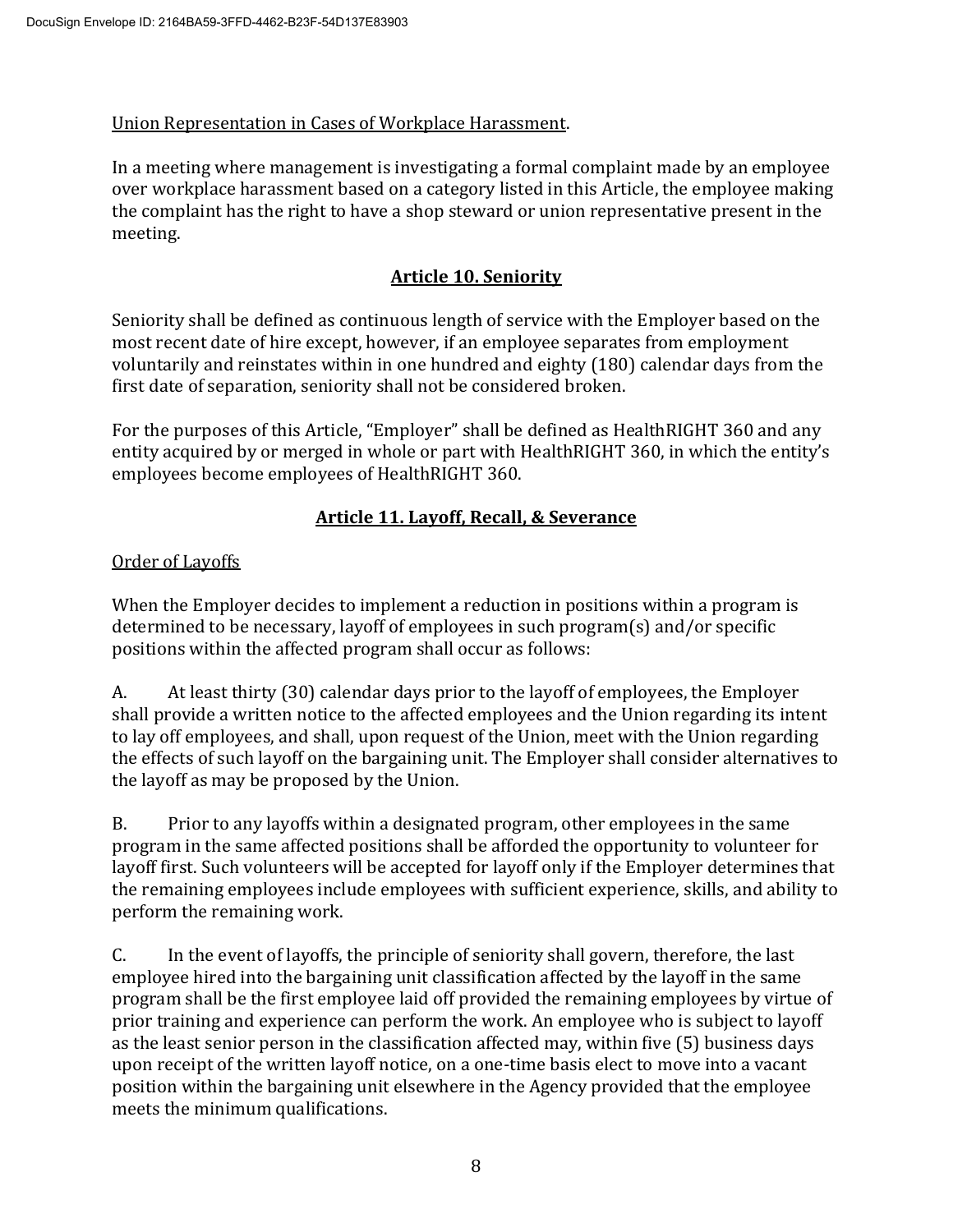D. An employee who transfers into a lower paid classification will move to the closest step to the employee's current step range.

#### Reinstatement List

Employees who are laid off shall be placed on a reinstatement list for a period of twelve (12) months from the date of layoff. Recall from layoff shall be in reverse order of layoff; that is, the last employee laid off that can perform the available work shall be the first recalled.

## Recall

Employees who are being recalled to duty will be notified in writing and are required to respond to the Employer within five (5) business days of the date of notification. It is the employee's responsibility to notify the Employer of any change of address. Failure of an employee to respond within the time limits shall be considered a refusal of the offer and a forfeiture of the employee's recall rights.

## Severance Pay

Severance pay shall be subject to meet and confer over impacts of a noticed layoff.

## **Article 12. Personnel Files**

HealthRIGHT 360 shall maintain one official personnel file per employee. Employees shall have the right to inspect and review any documents their official personnel files. The contents of such records shall be made available to the employee for inspection and review, during regular business by scheduling an appointment in advance with the Human Resources Department at least twenty-four (24) hours in advance, unless otherwise agreed to by the parties during the regular business hours. Copies of written reprimands or memoranda pertaining to an employee's unsatisfactory performance which are to be placed in the employee's personnel file shall be given to the employee who shall have the right to respond in writing to said documents within twenty (20) business days of receipt of such documents.

Employees shall be provided an opportunity to respond in writing to any information that is in the employee's personnel file about which they disagree. Such response shall become a permanent part of the employee's personnel record. The employee shall be responsible for providing the written responses to be included as part of the employee's permanent personnel record, within twenty (20) business days of inclusion in the personnel file.

Employees may authorize, in writing, their Union representative to inspect, review and obtain copies of their personnel records in their official personnel file. Employees shall utilize the organization's Release of Information (ROI) form for the employer to provide the Union with the employee's record.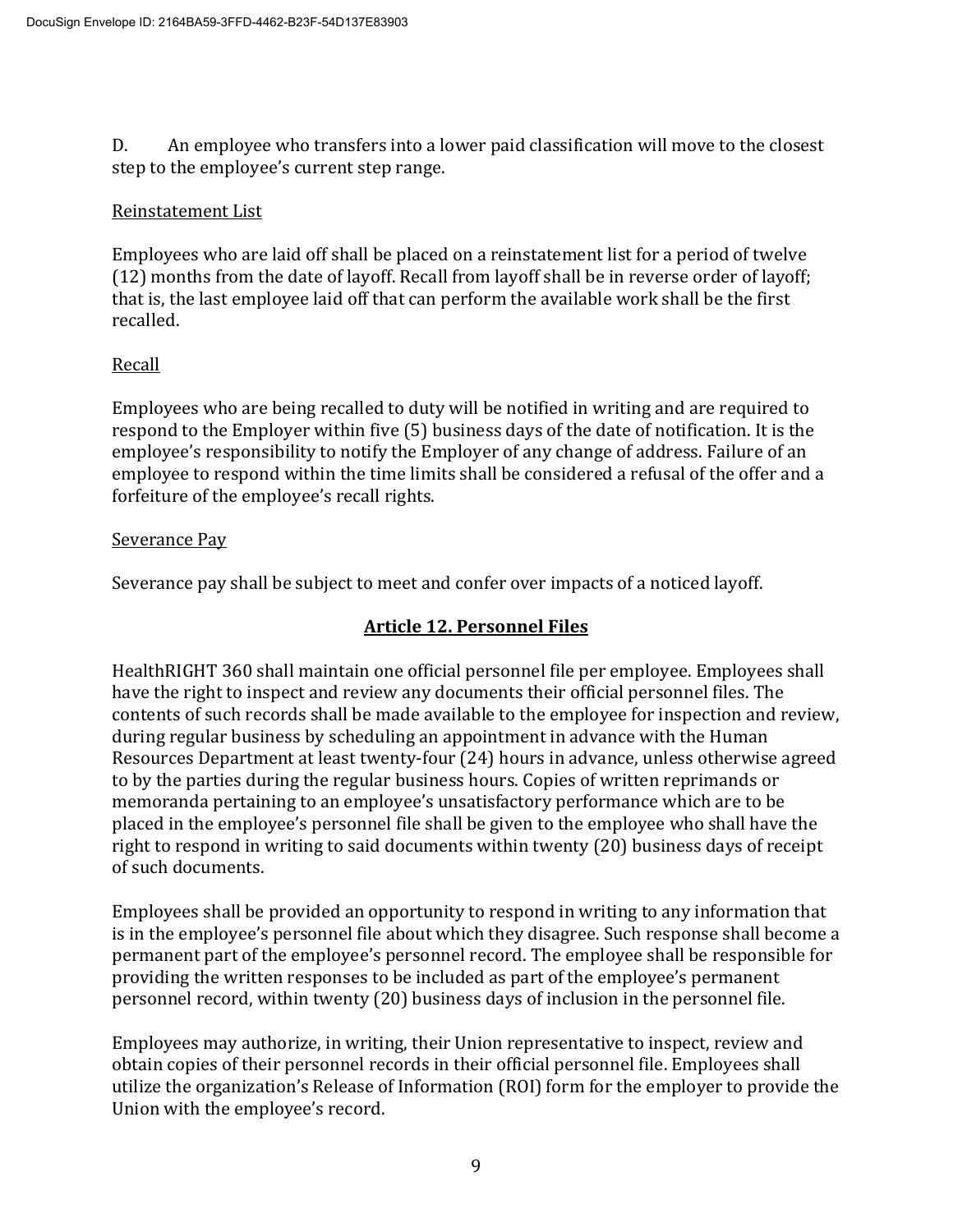## **Article 13. Job Descriptions**

When hired, each Employee will receive a copy of their job description. HealthRIGHT 360 will maintain all job descriptions in a reasonably accessible online location.

# **Article 14. Vacancies & Position Posting**

It is the goal of HealthRIGHT 360 to support career development and encourage employees to seek new opportunities for growth and advancement within the agency.

All classifications covered by this Agreement that become vacant, or any newly created position that is to be covered by this Agreement, shall have internal candidates be given exclusive consideration for seven (7) calendar days except where there are no internal candidates that meet the minimum qualifications. All position postings shall include the title, department, location, rates of pay, work schedule, special qualifications required if any, and job description. All vacant positions shall be posted on the Employer's webpage for seven (7) calendar days.

Bargaining unit employees shall be given consideration in filling vacancies, if they are qualified in the sole judgment of the Employer, and provided, further, that such consideration does not conflict with the Employer's inclusion and equity commitment to reflect the communities that we serve, Equal Employment Opportunity Policy, and does not conflict with the requirements of the Employer's contracting agency. All qualified internal applicants shall be given an interview.

An employee who has promoted or transferred to a new bargaining unit position may elect to return to their prior position for thirty (30) days from the date of promotion or transfer.

## **Article 15. Performance Evaluations**

Annual Employee Performance Evaluations will be conducted each year. If the Employer does not complete the evaluation, the evaluation will be deemed satisfactory. The purpose of the evaluation is to review the previous year's work and provide employees with feedback on their strengths and value to the organization, and to provide an employee with feedback on possible areas of professional development or growth. Employees who disagree with their evaluation may choose to write a rebuttal that will be added to their personnel file. The annual employee performance evaluation will also include discussion of employee's career development goals, and an opportunity for employees to discuss support or training which will enhance the employee's career.

The annual employee evaluation is a tool for growth of the employee and the program. The annual evaluation meeting shall not to be used as a disciplinary meeting. Performance evaluations are not subject to the grievance process.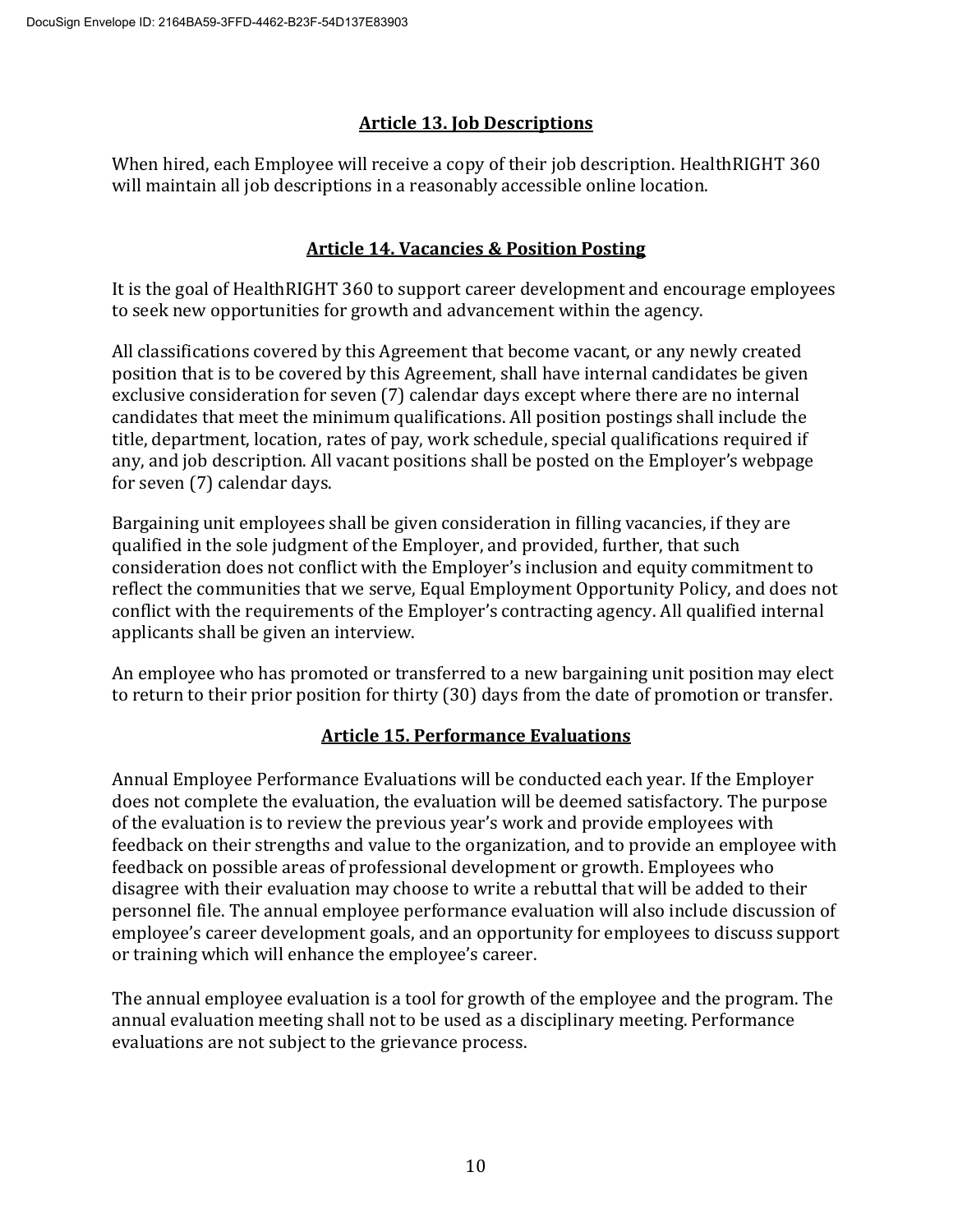## **Article 16. Scheduling & Hours of Work**

For purposes of this Section, time worked includes any time in paid status.

#### Meal & Rest Periods

In accordance with State and Local law, non-exempt employees will be entitled to an unpaid 30-minute meal period for any shift longer than six hours, and a paid 15-minute rest period for every four-hour increment of their shift. Missed meal and rest breaks will be paid as hours worked in accordance with this Agreement. HealthRIGHT 360 facilities may require a meal period longer than 30-minutes but not more than a maximum of 60 minutes.

Employees who do not receive an uninterrupted rest or meal period for which they are entitled will receive one hour of penalty pay for each missed meal or rest break paid at the straight time rate, up to a maximum of two per shift.

Employees must notify their supervisor by email if they have missed their meal and/or rest break by the end of the pay period in which they missed their meal and/or rest break. Employees who fail to report their missed meal and/or rest break in good faith within the required time frame will not be subject to discipline.

#### Overtime Rate

The overtime rate for non-exempt hourly employees shall be one and one-half  $(1\frac{1}{2})$  times the straight-time rate for work performed in excess of eight (8) hours in a 24-hour period or over forty (40) hours in a workweek, unless on an approved alternate schedule.

Non-exempt hourly employees will receive overtime pay for all hours worked on the seventh consecutive day in paid status.

#### Double-time Overtime Pay

Non-exempt hourly employees will receive double time pay for work performed in excess of twelve hours per day. They will also receive double time overtime pay for hours worked beyond eight on the seventh consecutive day of the work week. Double time overtime pay is two times the employee's regular hourly rate of pay.

#### Assignment of Overtime

Effective sixty (60) days after ratification of the 2021 Agreement, prior to assigning mandatory overtime, overtime hours must be offered to qualified employees who have volunteered to work the overtime in the program requiring overtime, upon written approval of management, except in cases where an unanticipated holdover occurs. HealthRIGHT 360 will continue the current practice of soliciting employees to volunteer to work overtime at other worksites.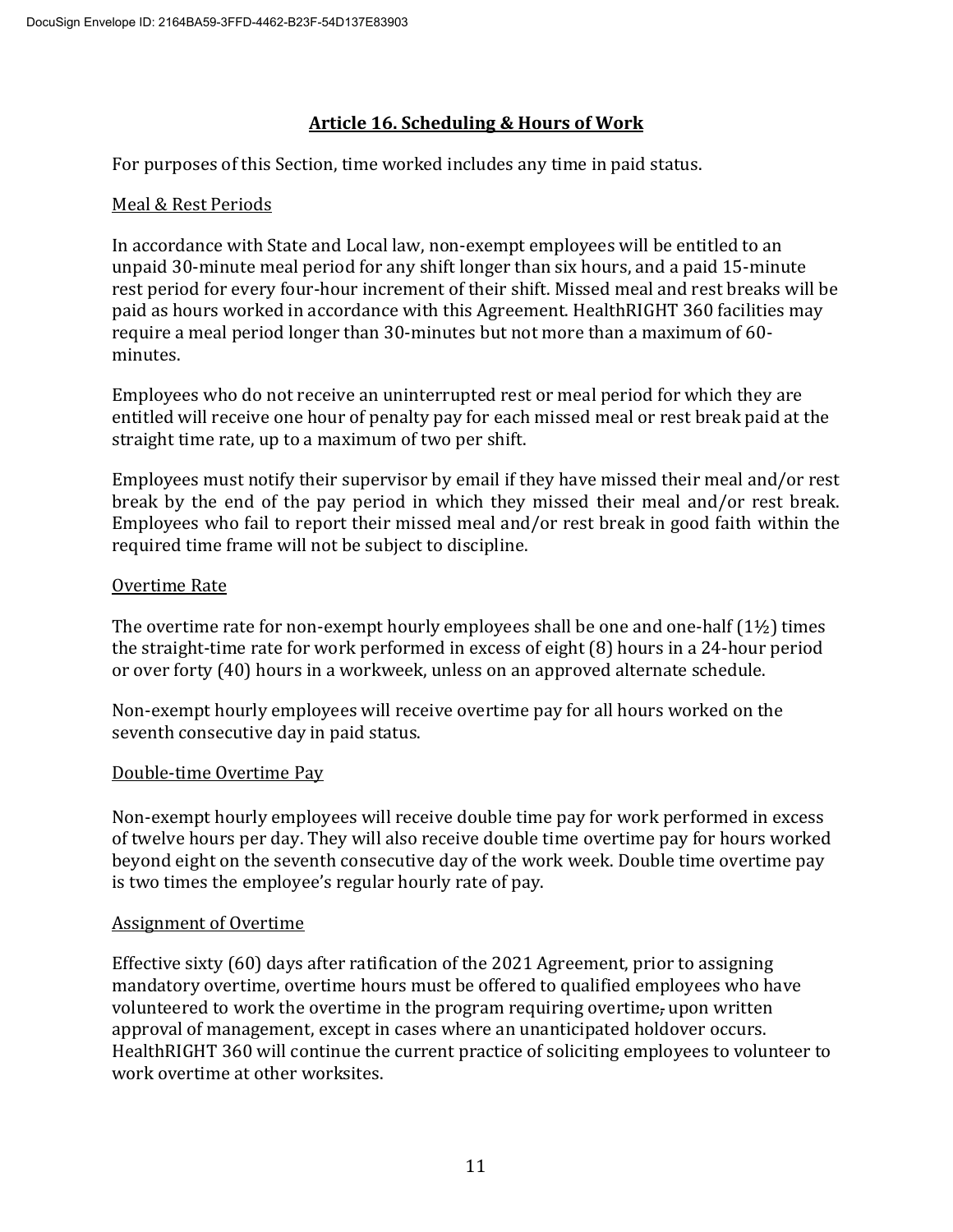## Work Schedules

An employee's work schedule will not be changed without a two-weeks' notice except in cases of unforeseen emergencies. At the request of the employee, scheduling changes may be considered by the supervisor and changed by mutual agreement. Work schedules will be posted with two weeks' prior notice in two-week scheduling blocks.

If shifts/schedules become vacant at that worksite, they will be posted and awarded in seniority order among qualified employees at that worksite.

#### Alternative Work Schedules

Employees interested in alternative work schedules such as 4/10 or 9/80 can make a written request to Human Resources and such requests will be considered.

#### Reporting Pay

An Employee who reports to work will be provided with a minimum of two hours work or pay.

## Makeup Time

Nonexempt employees may take up to 3 hours off in a workweek for personal obligations with their manager's permission. This time must be made up on another day within the same workweek by working the same number of hours the employee took off. There is no overtime pay for this makeup time. In order to take or use makeup time, the employee must make a written request to the manager in advance, and must receive a response granting permission.

## On-Call Employees Conversion to Regular Status

Employees in an on-call or temporary status who work on average more than thirty (30) hours per week for twelve (12) consecutive months will automatically convert to a parttime or full-time status position.

## **Article 17. Family Care and Medical Leave/FMLA/CFRA**

Employees will be granted family care and medical leave in accordance with the California Family Rights Act ("CFRA") and the federal Family and Medical Leave Act of 1993 ("FMLA").

#### Eligibility:

To be eligible for family care and medical leave, an Employee must have worked for at least 12 months prior to the date on which the leave is to commence and have worked at least 1250 hours during the 12 months preceding the leave. The 12 months of employment do not have to be consecutive; time previously worked can be used to meet the 12-month requirement. Eligibility is calculated based on a rolling-year method to calculate each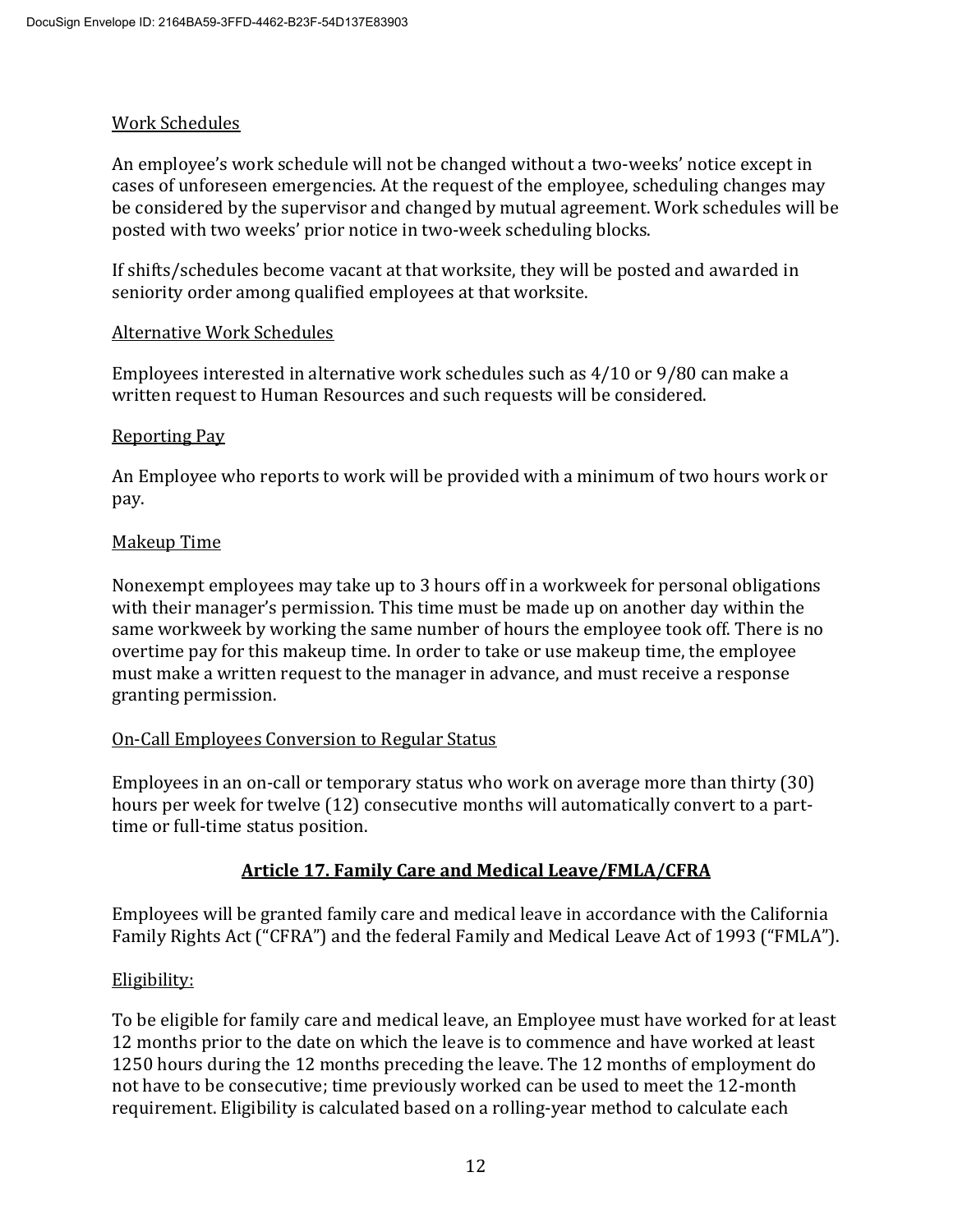12-month period. This means that the amount of family leave time that an employee has available at any given time depends on the amount of family leave time the employee has taken in the preceding 12-month period.

## FMLA/CFRA Leaves:

A covered employer must grant an eligible employee up to a total of 12 workweeks of unpaid, job-protected leave in a 12-month period for one or more of the following reasons:

for the birth of a son or daughter, and to bond with the newborn child, (if the family care leave is for the birth, adoption or foster care placement of a child, the employee must initiate the leave within one year of the birth, adoption, or placement);

• for the placement with the employee of a child for adoption or foster care, and to bond with that child;

• to care for an immediate family member (spouse, domestic partner, child, or parent – but not a parent "in-law") with a serious health condition;

• to take medical leave when the employee is unable to work because of a serious health condition; or

• for qualifying exigencies arising out of the fact that the employee's spouse, domestic partner, son, daughter, or parent is on covered active duty or call to covered active-duty status as a member of the National Guard, Reserves, or Regular Armed Forces. FMLA also allows eligible employees to take up to 26 workweeks of unpaid, job-protected leave in a "single 12-month period" to care for a covered servicemember with a serious injury or illness.

An employee who plans to take FMLA/CFRA leave must give HealthRIGHT 360 at least 30 days' notice of the start date and estimated duration of their leave, if reasonably foreseeable. If the event requiring the leave becomes known to the employee less than 30 days prior to the leave requested date, the employee shall provide HealthRIGHT 360 with as much advance notice as possible. The employee must fill out a Request for LOA form, and submit any required documentation to Human Resources.

## Continuation of Benefits

While an employee is on an approved FMLA/CFRA leave, HealthRIGHT 360 will maintain the employee's medical and dental benefit coverage and will continue to pay premiums for the comprehensive disability insurance, life insurance, and AD&D benefits. The employee is responsible for paying their share of their health insurance premiums. The employee will not accrue any additional contributions towards their 401(a) plan while the employee is out on an unpaid FMLA/CFRA leave. Any accrued contributions previously earned by the employee will be paid towards their 401(a) plan while the employee is out on an unpaid FMLA/CFRA leave when annual distributions are made.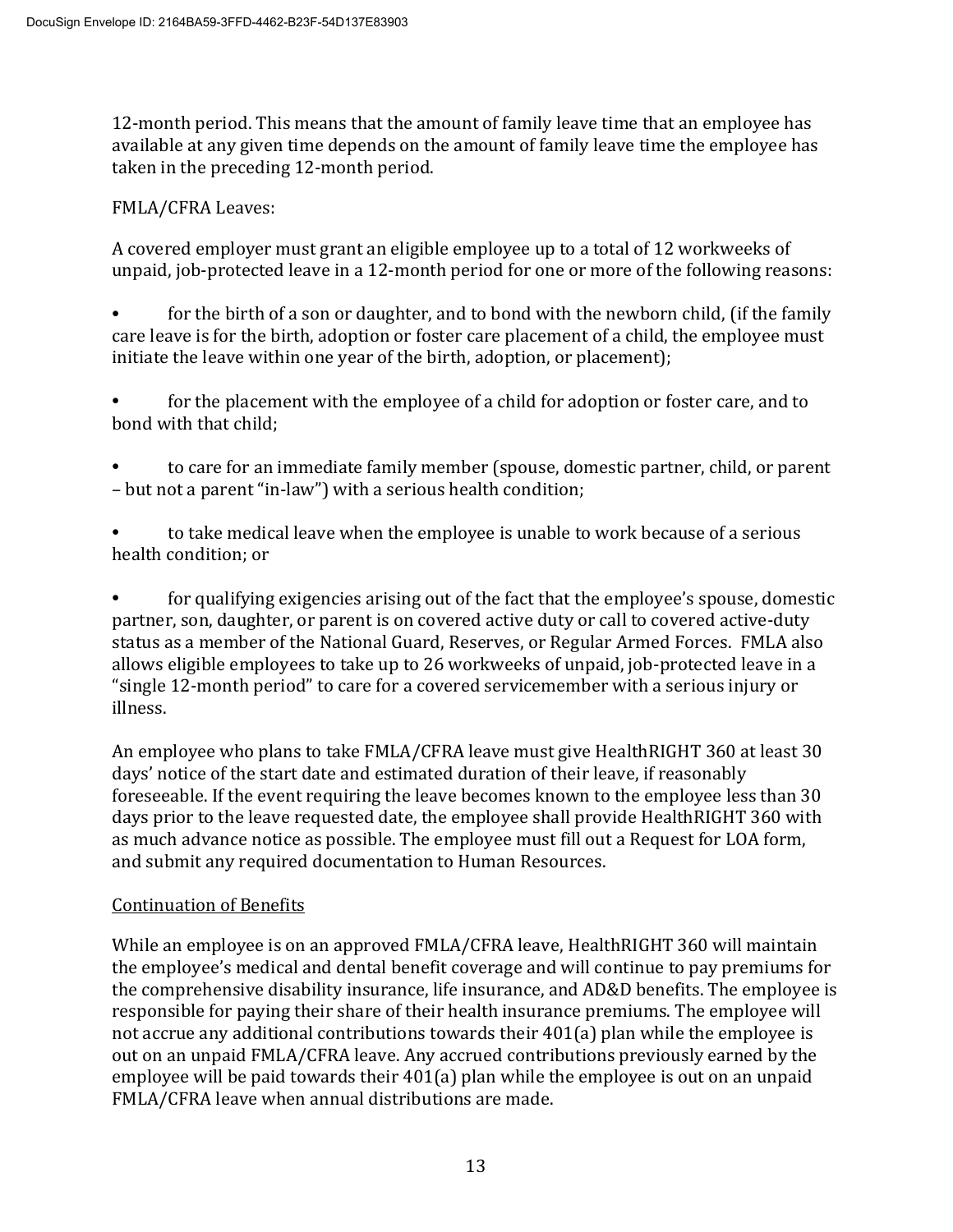#### Entitlement

Employees are also entitled to return to their same position or to an equivalent position at the end of their leave.

Employees on leave must first use accrued PTO while on leave, but may leave up to 40 hours in their PTO bank for future use. PTO does not accrue while in unpaid status, and the employee will not be entitled to paid holidays while they are on FMLA/CFRA leave.

Employees may take Family-care leave on an intermittent or reduced work schedule basis. Intermittent leave is leave taken in separate blocks of time due to a single illness or injury, rather than for one continuous period, and may include leave periods from an hour or more to several weeks. If the intermittent leave is foreseeable, HealthRIGHT 360 may temporarily transfer the employee to an available alternative position with equivalent pay and benefits if the employee is qualified for the position and the position better accommodates recurring periods of leave than their regular job. Reduced schedule leave entitles the employee to reduce their usual weekly or daily work schedule.

## **Pregnancy Disability Leave (PDL)**

## *Pregnancy Disability Leave Entitlement*

Employees disabled by pregnancy, childbirth, or related medical conditions may take up to four work-months of job protected leave, which need not be taken in one continuous period of time. If an employee requests pregnancy disability leave, the employee must give HealthRIGHT 360 written verification from their health care provider that they are or will be disabled. Employees will not be penalized in any respect for taking pregnancy disability leave. Under certain circumstances, the employee may be able to extend pregnancy disability leave or transfer for up to an additional two months.

An employee who plans to take pregnancy disability leave must give HealthRIGHT 360 at least 30 days' notice of the start date and estimated duration of their leave, where reasonably foreseeable. The employee must fill out a Request for LOA form, and submit any required documentation to Human Resources.

Employees may elect to use accrued PTO as part of pregnancy disability leave.

## Transfer

An employee who is pregnant, or who has related medical conditions, may request a transfer to a less-strenuous/hazardous position and every effort to accommodate the request will be made.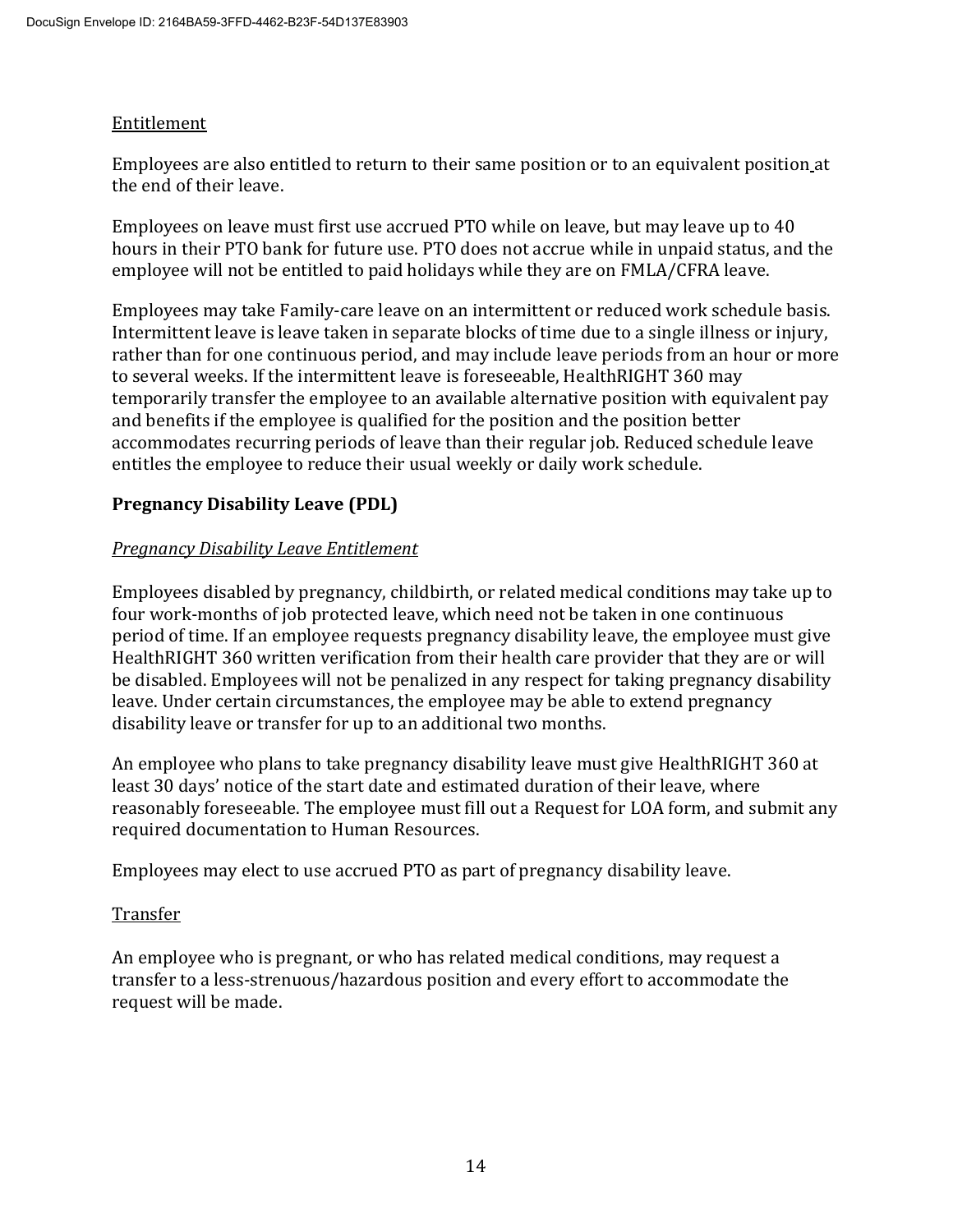#### Integration with family care/medical leave

Pregnancy disability will be counted against the employee's federal family care/medical leave entitlement. Pregnancy disability leave will not be counted against entitlement to leave under CFRA.

#### Benefits Continuance

While an employee is on an approved Pregnancy Disability Leave, HealthRIGHT 360 will maintain the employee's medical and dental benefit coverage for a 3-month period, or whenever the employee's accrued PTO is exhausted, whichever occurs last, and will continue to pay premiums for the comprehensive disability insurance, life insurance, and AD&D benefits. The employee is responsible for paying their share of their health insurance premiums. The employee will not accrue any additional contributions towards their 401(a) plan while the employee is out on an unpaid leave. Any accrued contributions previously earned by the employee will be paid towards their 401(a) plan while the employee is out on an unpaid FMLA/CFRA leave when annual distributions are made.

#### Return to Work

Employees will be reinstated to their original job, pay rate, and FTE, or if that is not possible, to an equivalent position.

## **Article 18. Worker's Compensation Benefits and Leave**

Bargaining unit employees who have suffered a work-related illness or injury shall be eligible to receive worker's compensation benefits and leave in accordance with State law and this agreement. Employees on workers comp shall have the right to union representation by a union representative or steward during any meetings with Human Resources related to their leave. If an employee is injured on the job and must see a medical provider, they must see a preferred provider from the Medical Provider Network (MPN), unless they specify in writing, in advance, the name of an alternate physician/medical provider on the "Physician Pre-Designation" form.

Employees who are injured on the job will be granted a leave of absence upon certification by a medical provider for the duration of their work-related injury. Employees should notify their manager of any work-related illness or injury, no matter how minor, as soon as it occurs. To apply for a leave of absence due to a Workers' Compensation injury, the employee must request a "Leave of Absence Request" form from Human Resources.

Employees do not receive Workers' Compensation until they have been absent three days after treatment by a health care provider, or hospitalized, whichever comes first. Therefore, employees would have to use accrued unused paid time off, if available, in order to be paid for the first three days of absence due to a job-related injury or illness. Exceptions to this rule, consistent with state law, if you are off work due to a COVID related work exposure, then the waiting period is waived until September 30, 2021, unless extended by the state.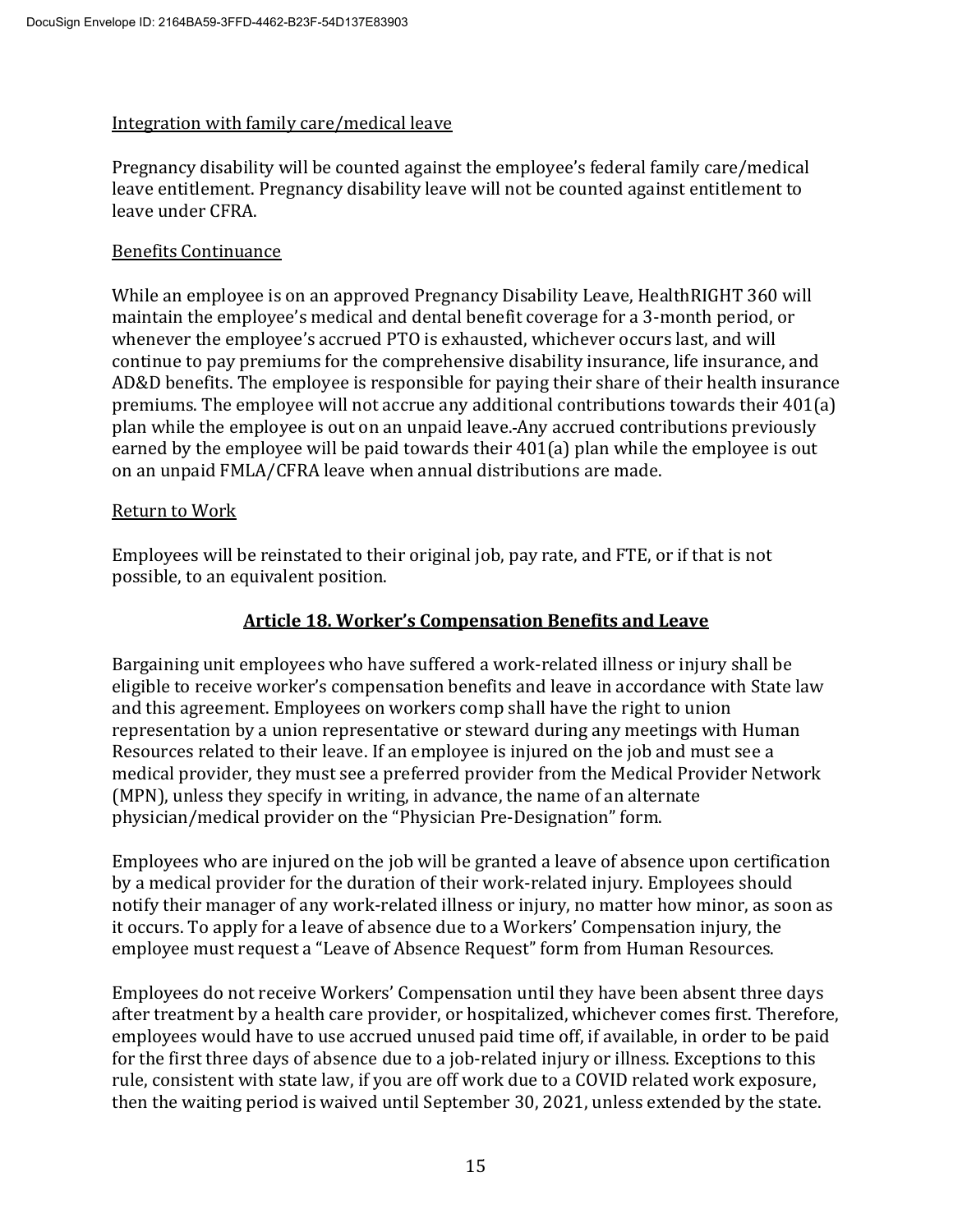Employees on worker's comp leave may elect to use accrued PTO to supplement worker's comp payments. Time off for a work-related injury will count towards the employee's FMLA/CFRA allotment.

Workers' Compensation leave will terminate as soon as the employee's health care provider certifies that the employee is eligible to return to their position, with or without reasonable accommodation. At this time, the employee will be reinstated into their position or, if the return to work is with restrictions, to an "alternative position" for which the employee is qualified within the limitation of an established disability. If the employee is found to be unable to return to any position within HealthRIGHT 360, the employee may be eligible for vocational rehabilitation benefits or supplemental job displacements benefits (SJDB) vouchers.

In accordance with FMLA, Medical and Dental benefits continue for the first three months of the employee's Workers' Compensation leave. These benefits will terminate after the first three months of the leave, at which time the employee will be eligible to continue benefits under COBRA.

The employee will not accrue any additional contributions towards their 401(a) plan while the employee is out on an unpaid FMLA/CFRA leave. Any accrued contributions previously earned by the employee will be paid towards their 401(a) plan while the employee is out on an unpaid FMLA/CFRA leave when annual distributions are made. HealthRIGHT 360 will continue to pay premiums for Comprehensive Disability, Life Insurance and AD&D benefits while the employee is on Workers' Compensation leave.

PTO will not accrue while the employee is on a Workers' Compensation leave of absence. The employee will not be entitled to paid holidays while on a leave of absence. The employee will be credited with service for the duration of the leave period.

## **Article 19. Other Leaves**

#### Bereavement Leave

Employees shall be granted up to 3 workdays of paid bereavement leave, in the event of the death of an immediate family member or cohabitant within a 150-mile radius of place of employment and up to 5 days off with pay to attend funeral services outside a 150-mile radius of place of employment. For the purpose of bereavement leave "immediate family member" includes cohabitant, spouse, domestic partner, children, parents, siblings, grandparents, grandchildren, aunts, uncles, cousins, parents-in-law, sibling-in-law, and the parents and siblings of a domestic partner or spouse. These relationships include not only biological relationships but also relationships resulting from adoption, step-relationships, and foster care relationships. Requests for additional time off will be approved on a caseby-case basis. Additional time off is unpaid; employees must use any available PTO hours for approved extensions of bereavement leave. Employees may be required to provide proof of the need for bereavement time as needed.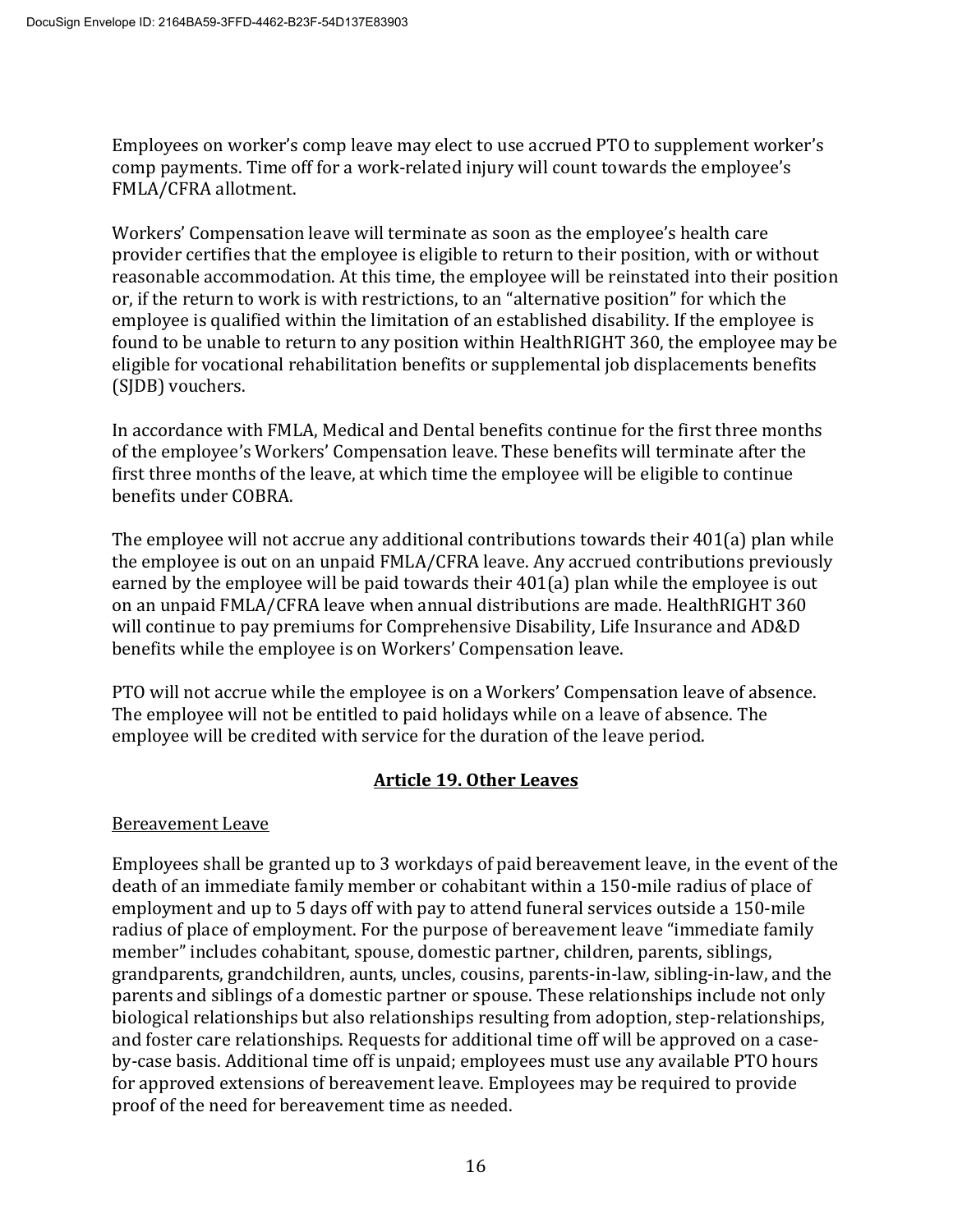In the event of the death of a client with whom the employee had a professional relationship or resided at or received care at their worksite, employees may be granted up to one workday of paid bereavement leave, contingent upon program staffing, to attend services held during the employee's regularly scheduled workday, in addition to any additional HealthRIGHT 360-organized memorial.

#### **Jury Duty/Witness**

Jury Duty/Witness leave will be granted as required by law and in accordance with the following provisions. An employee who is called to jury duty or subpoenaed as a witness will notify their manager and provide a copy of their summons and/or subpoena. For regular, full-time employees who are called for jury duty, HealthRIGHT 360 will pay the employee their regular wages less the amount of jury pay they receive for five working days. Employees are expected to be at work whenever the court does not require their presence. At the end of the employee's jury service, the employee must provide HealthRIGHT 360 with a jury slip.

#### Voting Time

Employees who are unable to vote outside of regular working hours to vote may take time off for this purpose, either at the beginning or the end of the work shifts. The employee must give their manager at least two working days' notice. No more than two hours of this time off will be paid.

#### School Visits

An employee who is the parent, guardian, or grandparent who has custody of a child or children enrolled in a California public or private school, kindergarten through grade 12 or licensed daycare facility, is entitled to take up to 40 hours each school year off from work, per child, to participate in the activities of the child's school. The employee must give reasonable notice of the planned time off to their manager. Time off for school visits is unpaid and employees may elect to use any accrued paid time-off for this purpose or take the time off without pay.

If both parents, guardians, or grandparent with custody of a child are employed by HealthRIGHT360, the parent who first gives reasonable notice to HealthRIGHT360 of the need for time off to participate in the child's school activities is entitled to take the time off. The other parent will be entitled to participate in the school activities at the same time subject to approval from HealthRIGHT360.

An employee, who is a parent, guardian, or grandparent who has custody of a child who has been suspended from school, receives a notice from the child's school requesting the employee's presence during a portion of a school day in the child's classroom, the employee is entitled to take PTO or unpaid time off from work to appear at the school. Employees will give the manager reasonable notice of the need for time off when possible. Employees may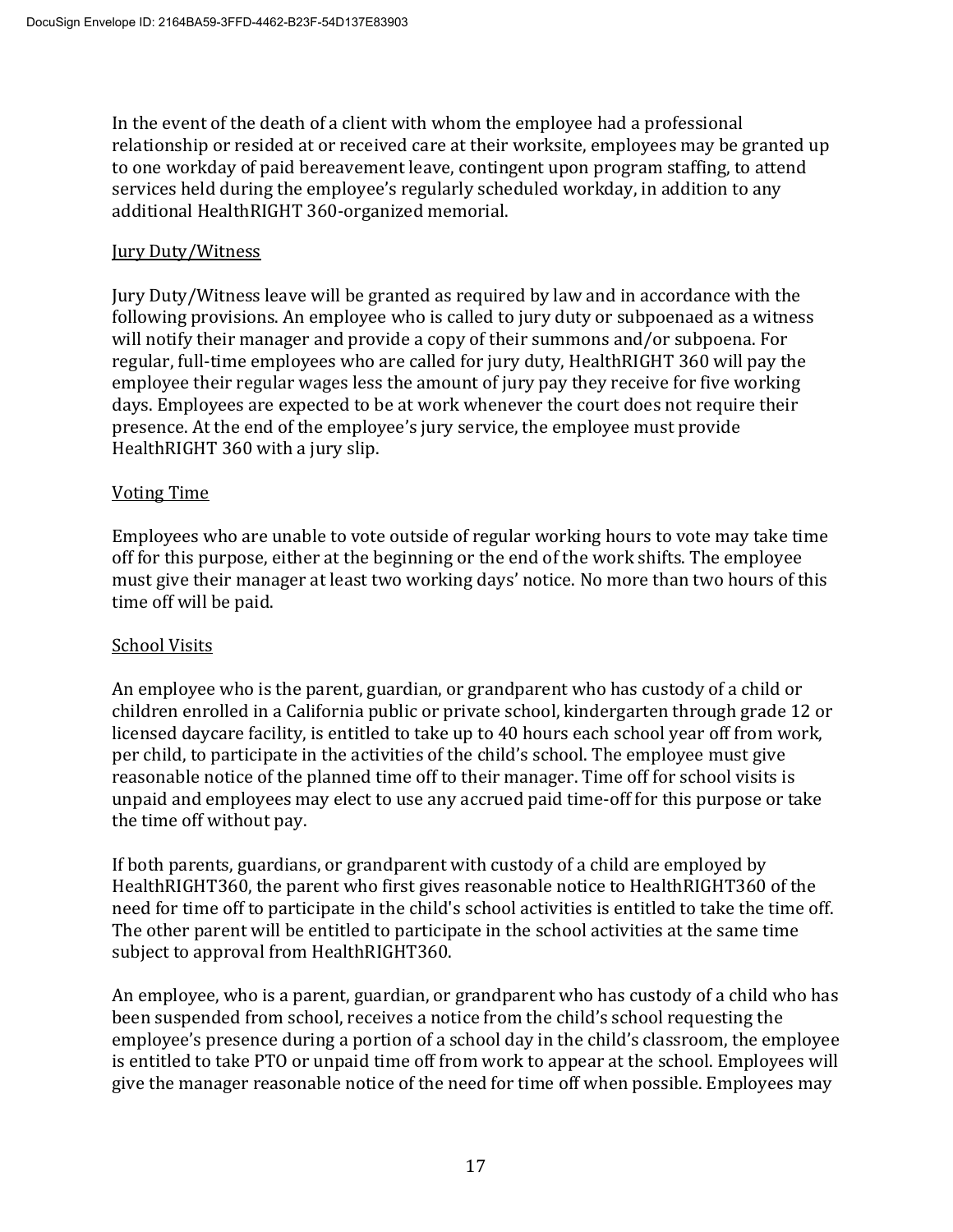be required, after their school visit, to provide HealthRIGHT 360 with documentation of the date and time of the school visit(s).

## Domestic Violence Witness/Victim Time

If an employee or the employee's dependent child has been a victim of domestic violence, the employee may take time off from work for the purpose of obtaining a temporary restraining order, a restraining order, or other similar relief to help ensure the employee's and/or the child's health, safety or welfare. The employee must provide reasonable advance notice of a court appearance. When the employee returns to work, or as soon thereafter as possible, the employee will need to provide evidence (such as a subpoena, or documentation from the court or prosecuting attorney) that the employee has appeared in court.Employees may but are not required to use accrued PTO for this leave.

#### Time Off for Volunteer Fire Fighters, Reserve Peace Officers and Emergency Rescue Personnel

Employees may be granted time off to perform emergency duty as volunteer fire fighters, reserve peace officers and emergency rescue personnel. An employee who is a volunteer fire fighter, a reserve peace officer, or an emergency rescue personnel, should notify both Human Resources and their manager that they may require time off for emergency duty. If the employee needs to take time off for emergency duty, the employee will give the manager as much notice as possible. Time off is unpaid and employees may elect but will not be required to use PTO for this purpose. Employees may be required to provide proof of they need for this time off.

#### Religious Holidays

Unless it causes undue hardship, employees may be granted time off to observe religious holidays that do not require an unreasonable amount of time away from work. Time off for religious holidays is unpaid (accrued PTO may be used) and should be requested at least two weeks prior to the holiday. If several employees request the same days off for religious holidays, HealthRIGHT 360 reserves the right to grant only that number of requests that does not pose an undue hardship.

#### Military Leave of Absence

The Employer will comply with applicable State and Federal law related to military leave and military families.

## **Article 20. Time Off**

## **Paid Time Off (PTO)**

The following policy is applicable to regular full-time and part-time employees, as well as on-call and temporary employees.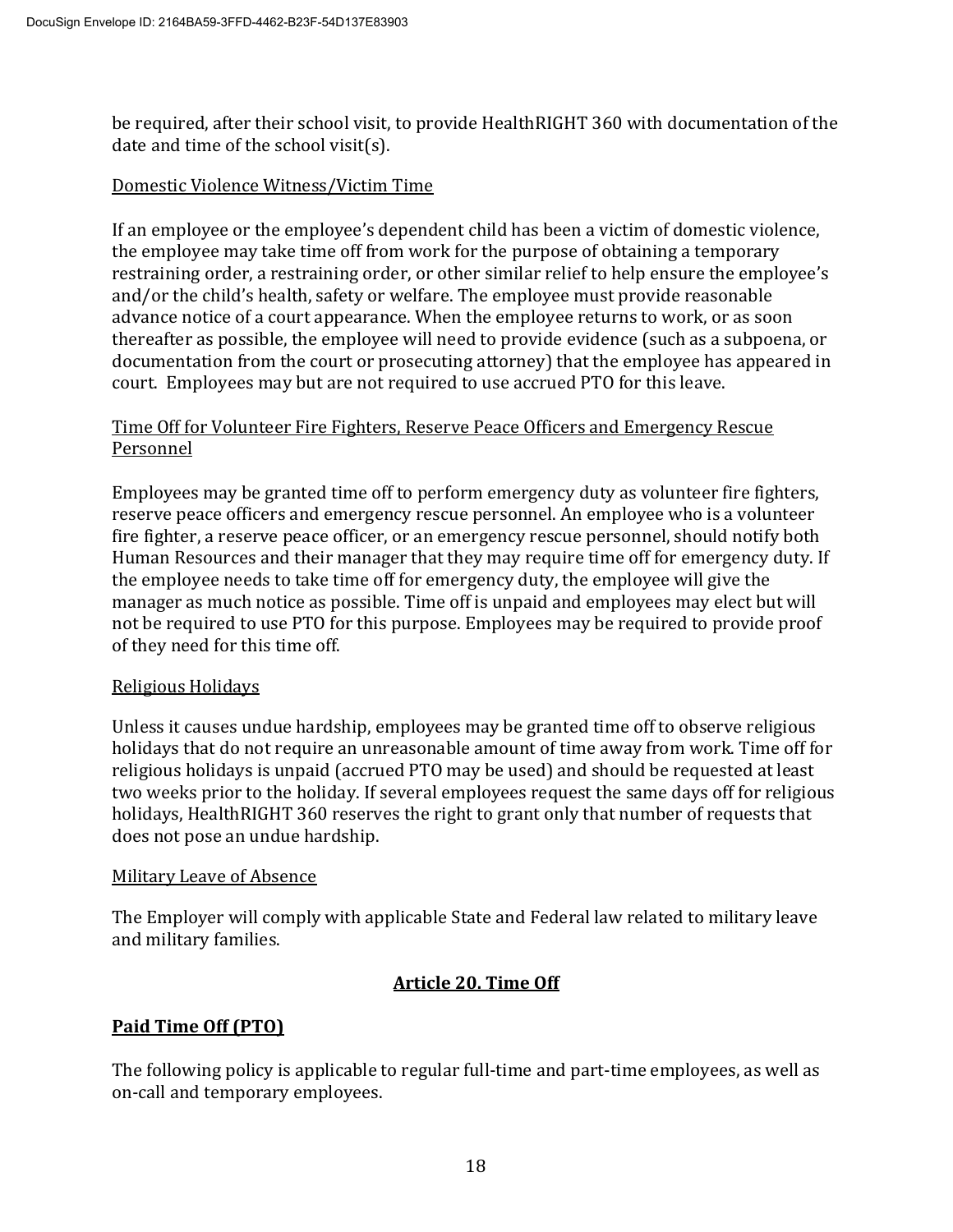## Entitlement

Paid time off (referred to as PTO) accrual and scheduling are based on anniversary years.

## Accrual

Regular full-time employees accrue PTO hours per pay period according to the table below. Regular part-time employees accrue PTO on a pro rata basis, according to the employee's FTE, and may accrue a pro rata maximum amount of PTO. There is no waiting period; PTO hours begin to accrue during the first pay period of employment.

Employees rehired within twelve (12) months of the last date of employment will be credited for prior service to HealthRIGHT 360 for the purpose of determining accrual rates. If the time elapsed between employment period is twelve months or longer, the re-hired employee will accrue PTO hours as an employee with 0-24 months' service to HealthRIGHT360, according to the table below.

Accrued PTO may not exceed one and a half times the annual entitlement. Once this maximum is reached, all further PTO accruals will cease. PTO accruals will resume after the employee has taken enough time off to bring the PTO hours below the minimum. Employees may cash out PTO for hardship as provided for in the employee handbook.

# **Paid Time Off**

For the purposes of PTO accrual, any hours out on PTO, and/or on paid administrative leave will count as hours worked.

| Months with  | Hours per  | Hours cap | Days per | Annual cap |
|--------------|------------|-----------|----------|------------|
| <b>HR360</b> | pay period |           | year     | in days    |
| $0$ to 24    | 5.333      | 160       | 16       | 20         |
| 25 to 48     | 6.333      | 190       | 19       | 24         |
| 49 to 72     | 7.667      | 230       | 23       | 29         |
| 73 to 96     | 9.000      | 270       | 27       | 34         |

On-call employees accrue one hour of PTO for every thirty (30) hours worked.

# Approval and Use

Advance approval is necessary for all time off requests except for illness or other emergencies. Employees must submit time off requests in the timekeeping system with at least four weeks' notice. The employee's supervisor shall approve or deny requested PTO within ten (10) calendar days, or the request shall be granted as submitted.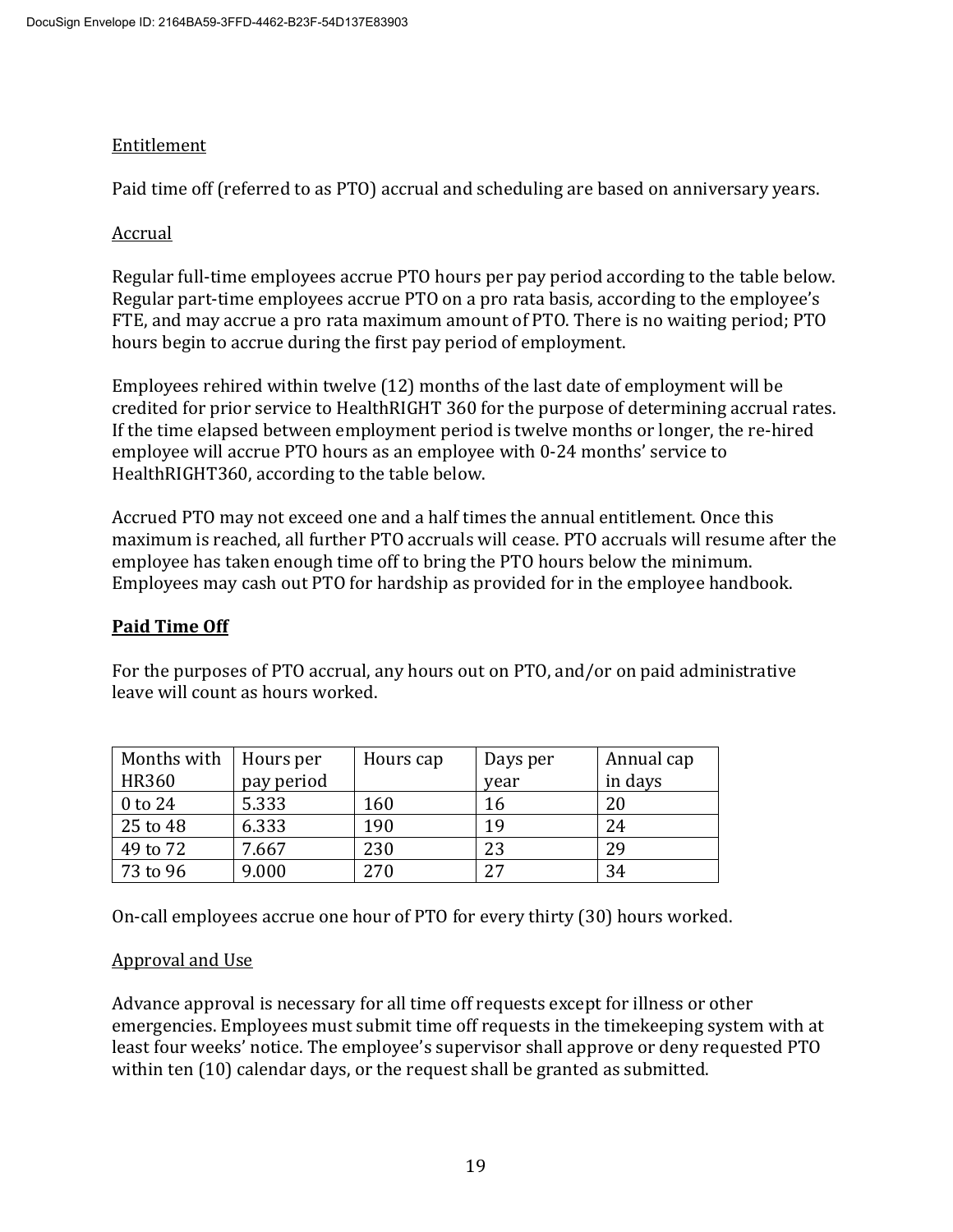Prescheduled vacation dates using PTO are granted on a first come first serve basis.

PTO pay is based on the regular wages for the employee's normal workweek. If a paid Holiday falls during time when the Employee is using PTO hours, it shall not be charged against the PTO leave.

Employees may use PTO for their own illnesses or medical appointments, or to provide care or assistance to a child, parent, legal guardian or ward, sibling, grandparent, grandchild, spouse or a registered domestic partner, including persons in these categories whose relationship results from adoption, step-relationships or foster care relationships. If the employee does not have a spouse or registered domestic partner, the Employee may designate one person as to whom they may use PTO to aid and care for.

HealthRIGHT360 may request reasonable documentation of use of PTO for sudden absences of three consecutive work days or longer.

Employees are only allowed to use accrued PTO earned through the previous pay period. The only PTO hours that are available for use are the hours reflected in the PTO balances as of the previous pay period.

## **Protected Leave Pay Extension (PLPE) for Ten-Year Plus Employees**

HealthRIGHT 360 employees with ten or more years of service to the Agency will automatically be given 120 PLPE hours on their anniversary date.

These PLPE hours are to be used for the purpose of supplementing pay during what would otherwise be an unpaid portion of a job protected leave under the PTO caps above. These hours may only be used once an employee has exhausted their accrued PTO hours and is out on a protected leave of absence. Once an employee's PLPE hours have been exhausted, PLPE hours will accrue at a rate of 1 hour per pay period for a maximum accrual of 24 hours per year, not to exceed a total of 120 hours.

## **Unpaid Time Off**

Employees may schedule up to ten (10) scheduled work days of unpaid time off per year.

# **Paid Holidays**

Regular full-time or part-time employees, are entitled to 15 paid Holidays during the calendar year\*. Part-time employees who do not work on a recognized holiday will be compensated for the day on a pro-rata basis. Regular full-time or part-time employees who are not scheduled to work on the holiday will be given the day off with pay at their regular rate of pay.

Bargaining unit employees who are scheduled to work on one of the holidays listed here will have the choice to be paid either double time for all time worked on the holiday or the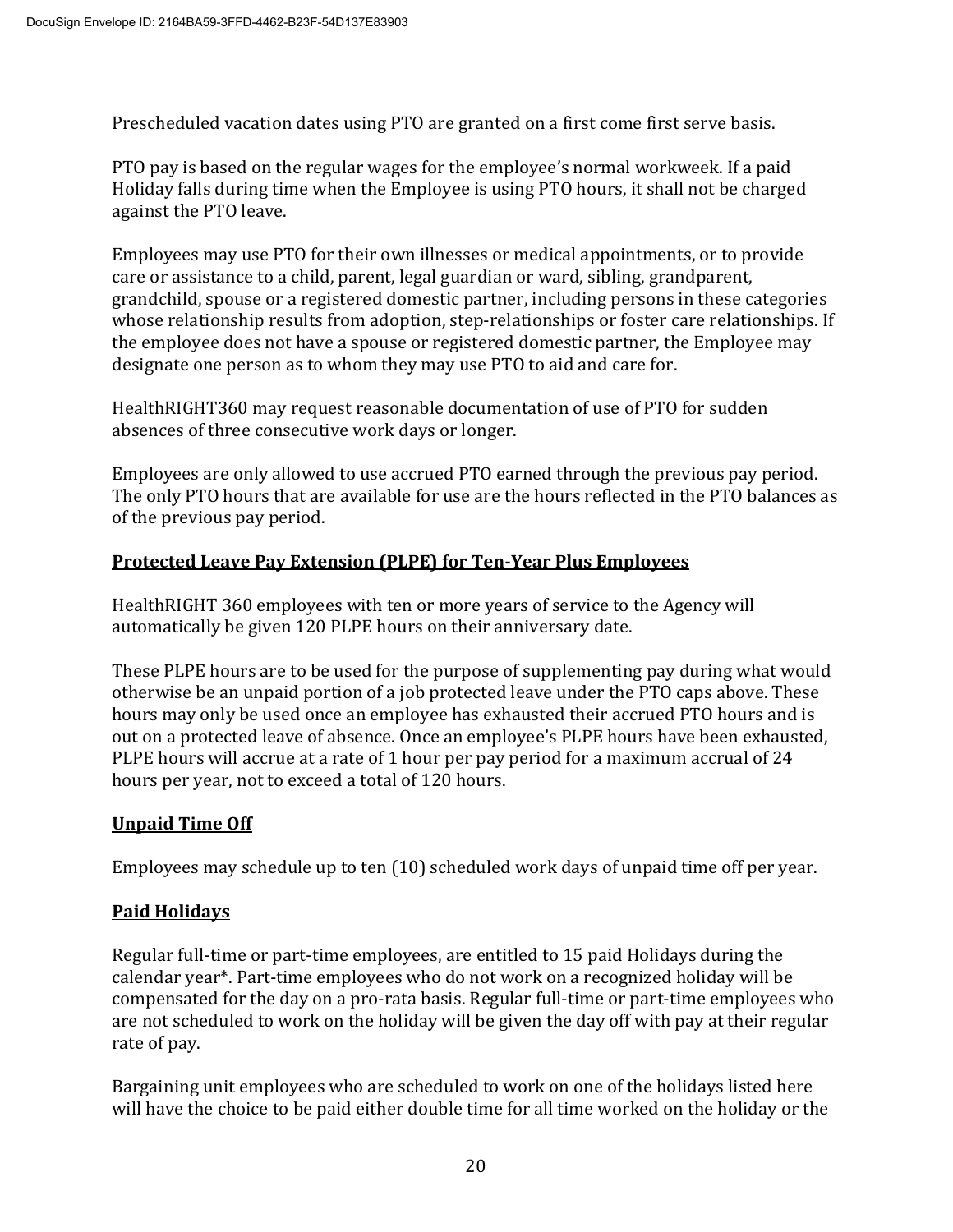substitution of a different day with pay. The substitute day off must be taken within the same pay period of the holiday.

Holidays will be observed on the legally designated day for employees in seven-day a week locations. For non-seven-day a week locations, holidays falling on Saturday will be observed on the preceding Friday and holidays falling on Sunday will be observed on the following Monday.

The 15 paid holidays are:

2 Floating Holidays New Year's Day Martin Luther King's Birthday President's Day Cesar Chavez Day Memorial Day Juneteenth Independence Day Labor Day Indigenous People's Day Veterans' Day Thanksgiving Day Friday after Thanksgiving Day Christmas Day

#### **Article 21. Compensation**

During the term of this Contract that expires on August 15, 2023, if the Employer is granted contract adjustments that are eligible to be used to improve salaries, beyond cost of living adjustments, minimum compensation ordinances, contract-specific operating deficits, or minimum wage changes, the Employer will provide a plan with thirty (30) days written notice to the Union prior to the effective date of the increase and meet and confer over the implementation.

Effective July 1, 2021, any position paid below \$18.00 per hour will be increased to the greater of \$18/hour or by 3%.

Effective July 1, 2021, all employees will receive a 3% increase to their base wage or salary.

Effective July 1, 2022, all employees will receive a 3% increase to their base wage or salary, unless that employee received a 3% or more increase within the previous quarter (April 1, 2022 – June 30, 2022) not due to promotion, transfer, or change of classification.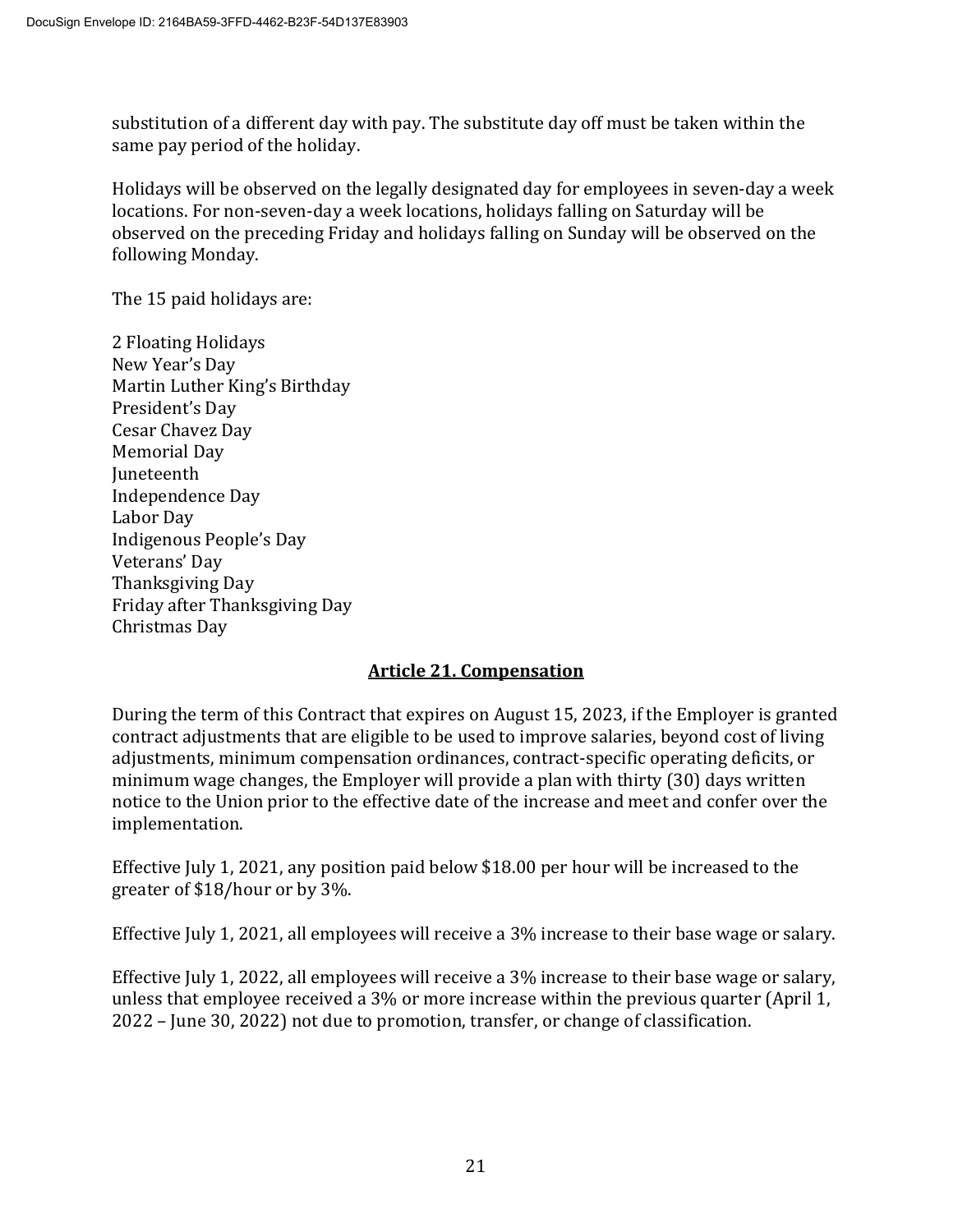#### Classification Review – Fiscal Year 2021-2022

No later than 6 months after ratification of this contract HealthRight360 will initiate a classification study to review its current system and identify recommendations to simplify the system consistent with operational needs and best practices. The goal will be to modify existing classifications to achieve the following goals:

- Reduce the total number of job classifications
- Simplify and streamline job classifications so there are more common titles across the system.
- Clarify promotional ladders between classifications.
- Create a step system to provide additional pay for longevity.

HealthRight360 will meet and confer with the Union on recommendations that impact bargaining unit classifications. No employee will receive a reduction in pay as a result of the study.

#### On-Call Stipend

Exempt LPHA employees who complete a two-week on-call shift will receive a onehundred-dollar (\$100) stipend for every on-call shift completed. If employees are called back to the site during the on-call shift, they will also receive an additional one-hundreddollar (\$100) stipend for every call back to the site during the on-call shift.

Exempt licensed medical providers who complete a two-week on-call shift will receive a one-thousand-dollar (\$1,000) stipend for every on-call shift completed, which is inclusive of all calls taken during that period.

Language Differential: In order to qualify for a language differential, employees must consistently use another language in the performance of their duties, and pass a language test. The rate for bilingual pay will be as follows:

- For non-exempt, hourly staff, the rate will be an increase of \$.58/hour upon passing the test.
- For exempt, salaried staff, the rate will be an additional twelve-hundred-dollars (\$1,200) annually added to the base salary upon passing the test. This amount is prorated for any exempt, salaried part-time staff.
- For bilingual medical providers, the rate will be an additional twenty-five-hundreddollars (\$2,500) annually added to the base salary upon passing the test. This amount is prorated for any part-time medical providers.

In circumstances where a staff member with an existing language differential may receive an increase to their base rate of pay, their language differential will be added on top of their increased rate of pay. If a staff member with an existing language differential changes roles,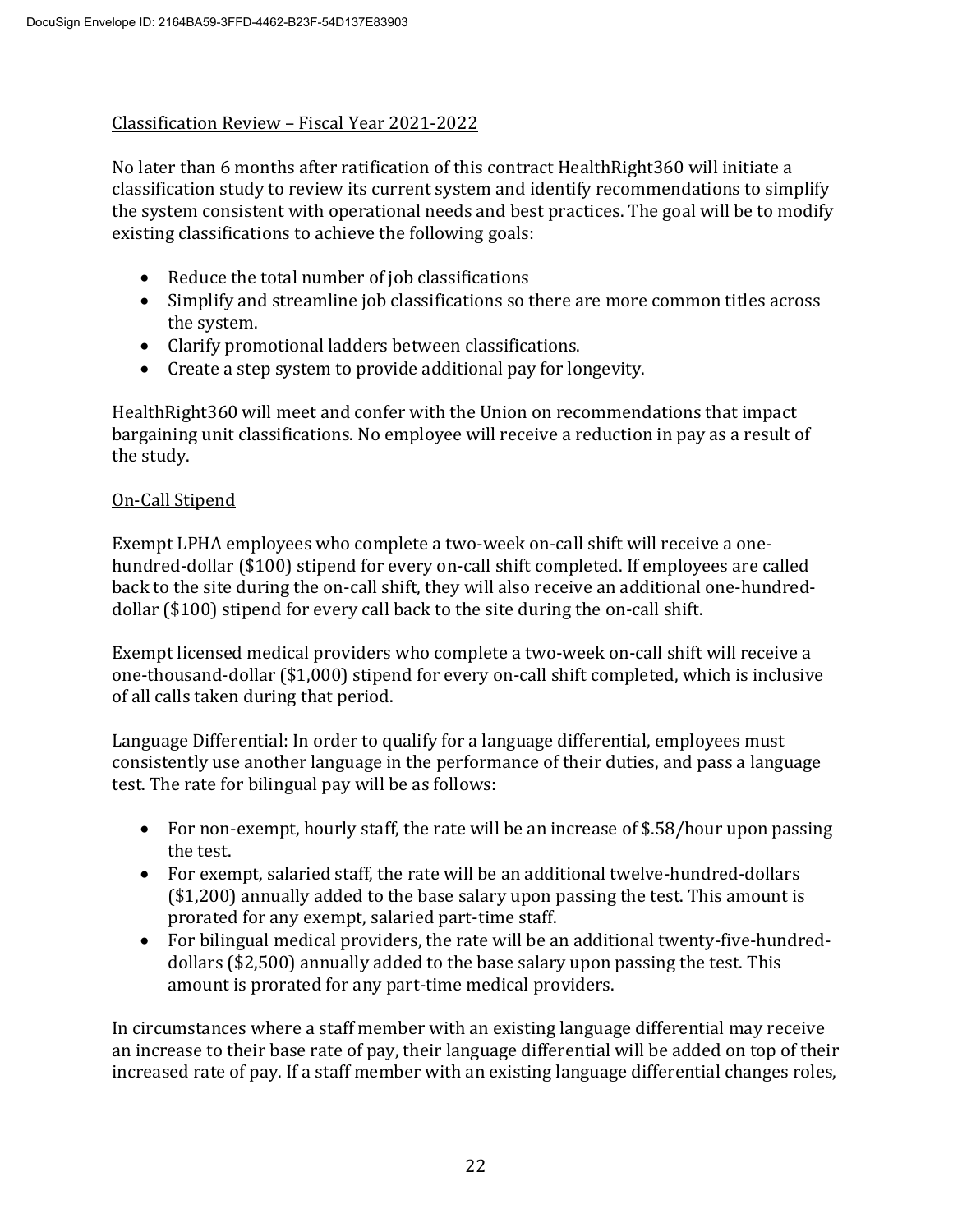but continues to consistently use another language in the performance of their duties, the language differential will be added on top of their new rate of pay.

#### Education Benefits

All medical clinic staff currently receiving a tuition reimbursement or educational leave time will continue to receive it according to the schedule in **Appendix B**. The maximum annual allocation for this benefit will be \$15,000 per fiscal year cycle.

All other classifications not in **Appendix B** requiring CMEs/CEUs may receive an educational reimbursement for the purpose of attendance at continuing education conference and travel/hotel, or any continuing education classes, license/certificate/registration renewal, and associate fees, not to exceed \$250 per year, per employee. The maximum annual allocation for this benefit will be \$25,000 per fiscal year cycle.

Reimbursements will be given on a first come, first serve basis until the maximum annual allocation is reached.

## **Article 22. Health, Dental and Vision Benefits**

#### Medical Benefit Plans

All full-time and part-time bargaining unit employees who work at least sixteen (16) hours per week are eligible for employer-provided medical insurance. Bargaining unit employees are eligible for the group medical insurance for themselves and families including their dependents on the first day of the month following their date of hire for Northern California employees. Southern California employees and their dependents will be eligible on the first day of the month following 20 days of employment. Employees' hours will not be limited for the purpose of making them ineligible for the health and other benefits.

Details regarding the programs, benefit provisions and plan documents are available from the Benefits Department.

#### Employer Contribution

The parties agree that HealthRIGHT 360 will cover the full premium cost of the employeeonly base plan. Employees have the option to select an alternative plan offered by HealthRIGHT 360 and contribute towards the plan based on the schedule provided in the HealthRIGHT 360 Benefits Guide.

For the term of this agreement, the Employer agrees to make the following minimum contributions on behalf of employees towards medical insurance premiums: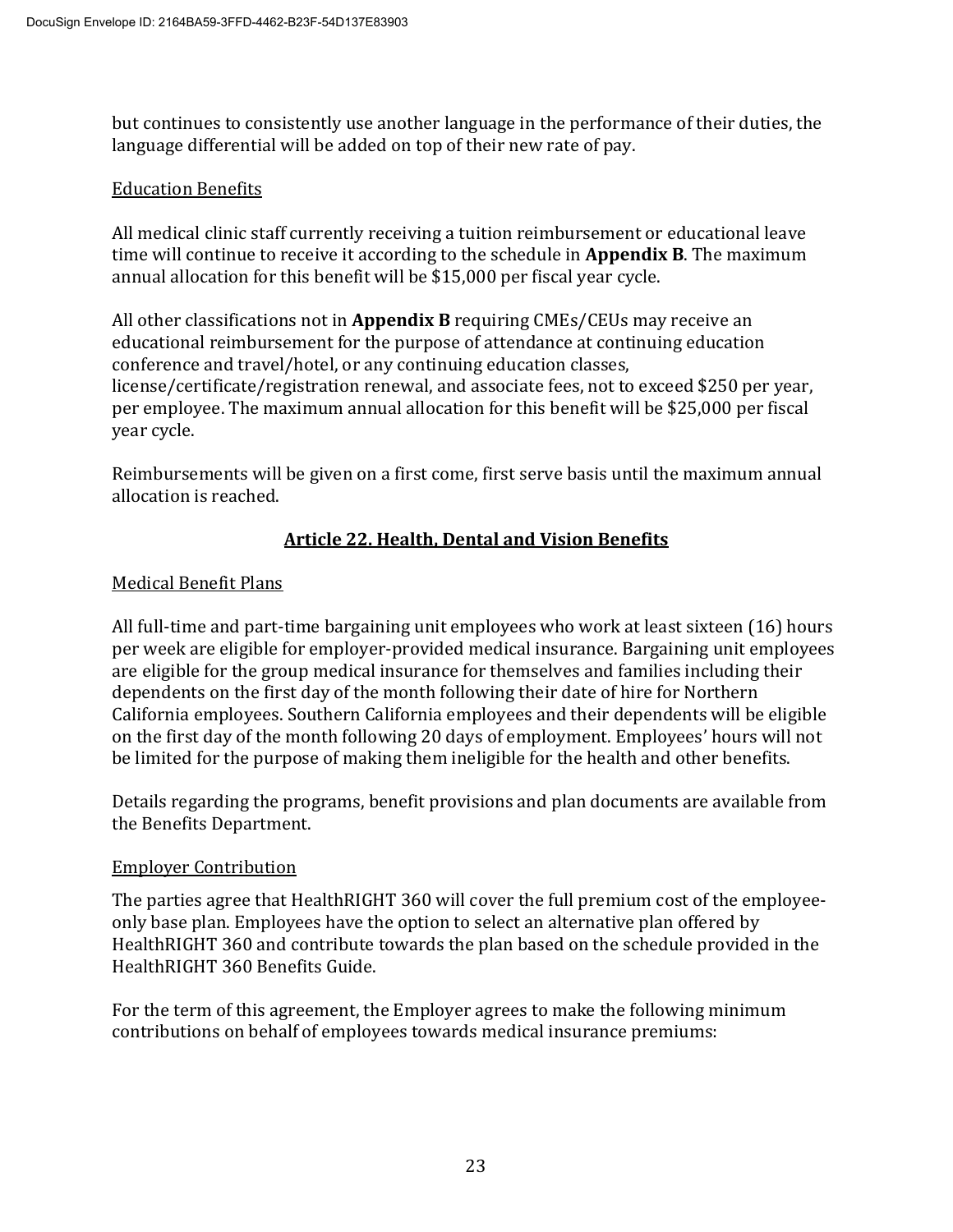| <b>Under 2 years of Service:</b>       | <b>Over 2 years of Service:</b>        |  |  |
|----------------------------------------|----------------------------------------|--|--|
| Employee only base: 100%               | Employee only base: 100%               |  |  |
| Employee + family (inclusive of spouse | Employee + family (inclusive of spouse |  |  |
| and/or dependent plan): 35%            | and/or dependent plan): 60%            |  |  |

Beginning the next plan cycle, bargaining unit employees may decline coverage to enroll in another health insurance plan (including enrolling in health insurance coverage through a health care exchange). Benefit-eligible employees who decline employer-provided health program coverage will receive one hundred and fifty dollars (\$150) per month as an optout benefit, provided that the employee provides proof of group coverage elsewhere.

#### Dental and Vision Plans

All regular full-time employees, defined as employees working thirty-two (32) hours or more per week, are eligible to enroll in dental and vision coverage. The existing dental and vision coverage provided by the Employer, or comparable coverage, shall be maintained by the Employer for the term of this agreement.

#### Flexible Spending Accounts

HealthRIGHT 360 allows employees to elect to spend a certain amount of money on health care, dependent care and eligible commute expenses on a pre-tax basis from a flexible spending account (FSA). All employees working sixteen (16) hours or more per week are eligible for this program. There is no waiting period. Details regarding this program are available from the Benefits Department.

## **Article 23. Retirement Plans**

HealthRIGHT 360 offers all regular full-time and part-time employees over the age of 21 two retirement plans.

## 401(a)

A 401(a) is a tax deferred retirement savings plan. HealthRIGHT 360 contributes to this plan on a yearly basis.

All regular full time and part time employees over the age of 21 years who have completed 12 months of service and being credited with 1,000 hours of service at HEALTHRIGHT360 are eligible for this program. The 12-month eligibility period begins with the date of hire as a regular employee. If the employee has not attained 21 years of age or been credited with 1,000 hours of time work during their first 12 months as a regular employee, they may meet those requirements during any Plan Year following those first 12 months. Each Plan Year is the 12-month period beginning January 1 and ending December 31. HealthRIGHT 360 contributions vary between 0-5% of an employee's annual salary based on the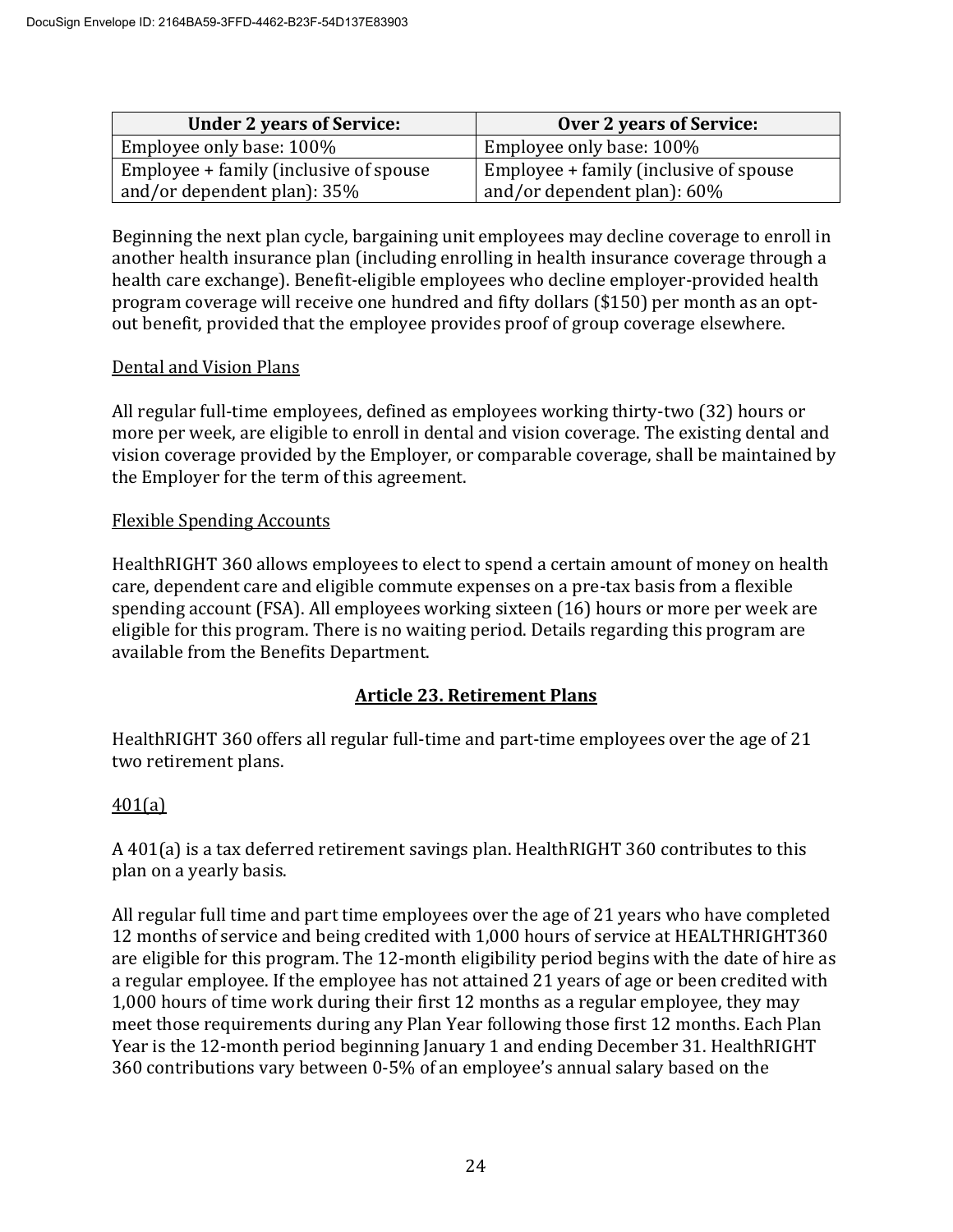financial situation of the agency. Details regarding this plan are available from the Benefits Department.

#### 403(b)

This benefit allows employees to have a pre-tax deduction taken from their paycheck and deposited in a retirement savings plan. This plan is voluntary and there is no waiting period.

#### **Article 24. Labor-Management Committee**

The Employer and the Union recognize that the holding of periodic meetings for the exchange of views and information may contribute to the effectiveness of the labormanagement relationship. Therefore, the parties shall hold meetings of a Labor Management Committee, in accordance with the provisions of this Agreement for the purpose of discussing all matters of interest or concern on issues including but not limited to working conditions, patient care, training, or safety. The parties agree that the Labor Management Committee is not the forum to negotiate wages, hours, patient care, and working conditions, or to process grievances. Nothing in this article precludes the parties from meeting their meet and confer obligations under the law, or precludes the Employer from exercising their Management Rights as provided under this Agreement.

The Labor Management Committee shall meet at least monthly for at least two hours, or as otherwise agreed upon by the parties. Committee meetings shall be conducted by conference call or upon mutual agreement in person at HealthRIGHT 360. At least five (5) business days prior to the scheduled date of the meeting, the parties will exchange agenda items. Up to a maximum of seven (7) management representatives and up to a maximum of seven (7) Union representatives (exclusive of union staff) shall participate in the labor management committee meetings for Northern California. Up to a maximum of seven (7) management representatives and up to a maximum of seven (7) Union representatives (exclusive of union staff) shall participate in the labor management committee meetings for Southern California. Union employee representatives will receive release time with pay when attending such meetings, for hours the union employee representative was scheduled to work on the day and time the labor management relations committee meets. No overtime, travel, mileage and/or hotel cost shall be paid by the Employer.

Upon at least five (5) business days' notice prior to the meeting the Employer and Union shall provide notice to the other that necessary additional consultants, subject matter experts, management and union staff will attend Committee meetings.

Meetings will be held during normal business working hours at a time mutually agreed upon by the Employer and the Union.

The parties agree to establish regional or department-specific Ad Hoc Labor Management Committees upon mutual agreement to address issues concerning employees covered by this Agreement.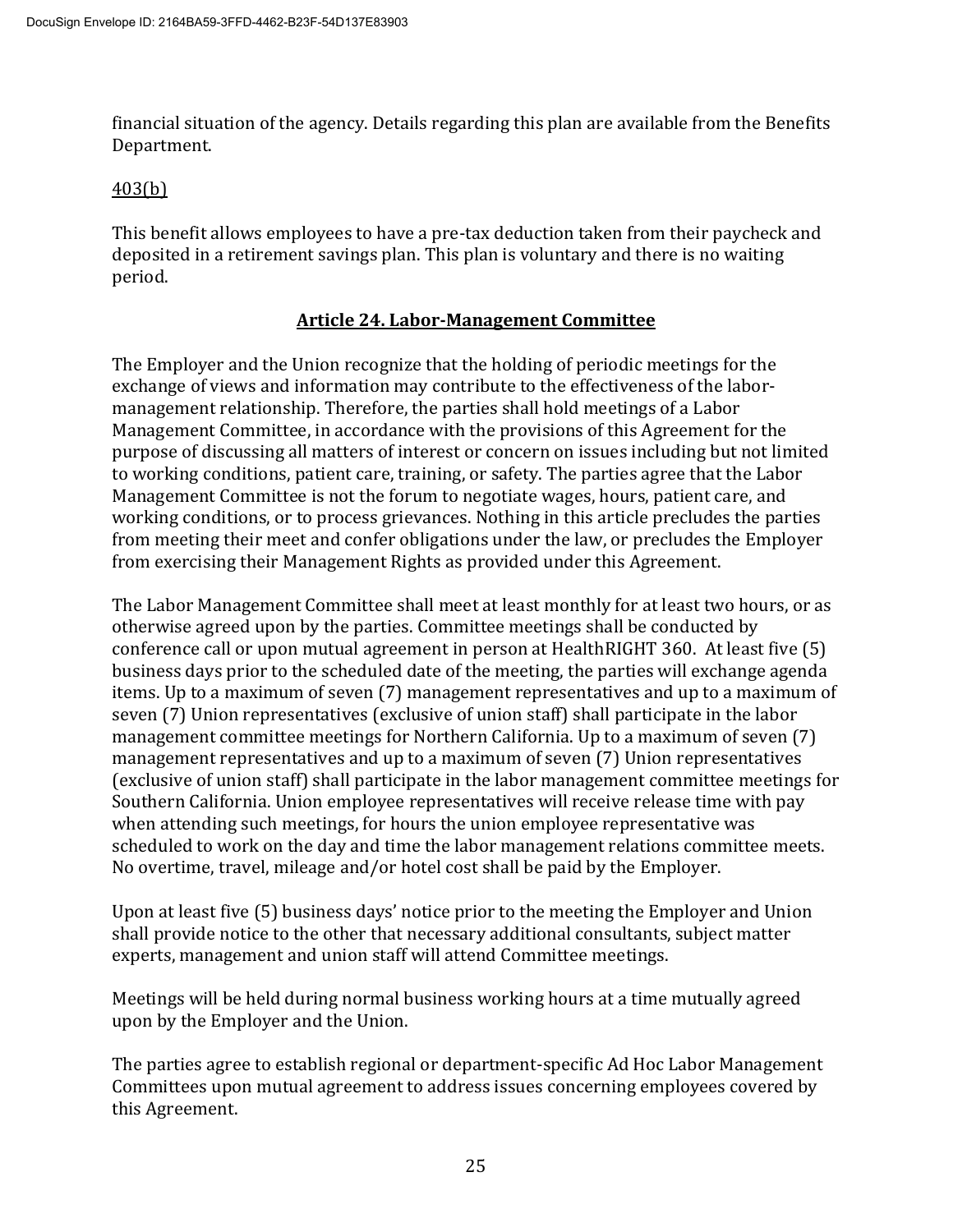## **Article 25. Just Cause and Discipline**

An employee who has successfully completed a probationary period will not be disciplined or discharged without just cause. Verbal or written counseling memos shall not be considered discipline. The principle of progressive discipline will govern to give the employee notice regarding problems with their conduct or performance and an opportunity to correct. However, progressive discipline may be bypassed depending upon individual circumstances and the nature of the violation (e.g., gross misconduct; physical abuse of staff and/or patients; fraud; destruction and/or theft of HealthRIGHT 360 property).

Written notices of discipline or discharge shall include the events or actions for which the notice is being issued. An employee shall receive such notices during the employee's regularly scheduled work schedule except in cases where issues of harassment and safety are at issue.

An employee may request the attendance of a union representative or a shop steward prior to or during an investigatory interview where the employee reasonably believes discipline may result from such investigatory interview or where disciplinary actions may be taken.

Disciplinary investigations will be started within ten business days of the Human Resources Department having knowledge of the issue that may give rise to discipline.

Employees may be placed on administrative leave during a disciplinary investigation and such administrative leave will be paid and will not last longer than six weeks and may be extended by mutual agreement.

Warning notices shall not be used as a basis for discipline after a period of 10 months.

## **Article 26. Grievance and Arbitration**

## **Grievance Definition**

The purpose of the procedure set forth below is to provide the Employer and the Union an orderly means of resolving disputes that may arise between them. The Union agrees this procedure shall be the exclusive means for the resolution of employees' and Union grievances or claims against the Employer under this Agreement. All timelines under this Article may be extended by mutual written agreement.

A grievance is a claim by an employee or the Union against HealthRIGHT360 concerning the interpretation or application of any provision of this Agreement, any personnel rules or regulations directly related to employees' working conditions. A grievance regarding discipline, suspension or discharge must be filed within fourteen (14) business days. All other grievances must be filed within thirty (30) calendar days of the date the employee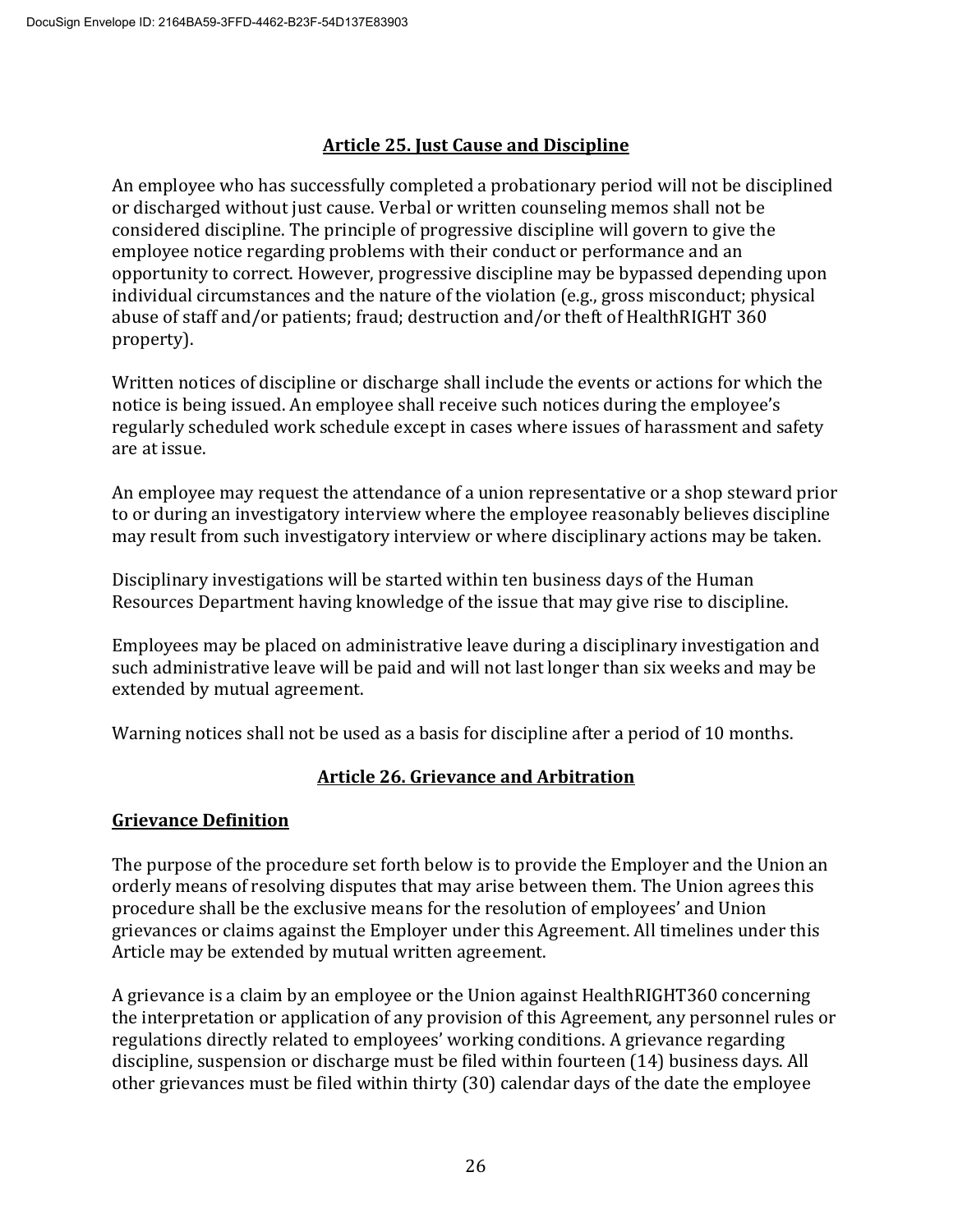reasonably should have been aware of the problem. All grievances shall be handled in accordance with the procedure that follows:

#### **Representation**

The employee shall have the right to a union steward representative at any step of the grievance procedure. The employee shall also have the right to representation by Union staff, officer, organizer, or designee at any step of the grievance procedure. Where practicable, the parties shall endeavor to provide at least one business day advance notice of who will attend the grievance meetings. However, either party may ask for a continuance if it's not practicable to provide at least one business day advanced notice.

## **Procedure**

## Step 1.

The first step to address grievances is for the employee to contact their immediate supervisor with a statement of the grievance. The supervisor will make every effort to arrive at a prompt resolution of the grievance by investigating the issue and responding within seven (7) business days of the receipt of the grievance. If the grievance directly involves the supervisor or department head, and the employee believes they may not reasonably demonstrate objectivity in the situation, the employee may immediately proceed to Step 2.

## Step 2.

If the grievance is not satisfactorily resolved in Step 1, the grievant, or their representative may appeal the decision in writing to the Human Resources Director or designee within seven (7) business days of receipt of the answer. The Human Resources Director or designee shall schedule a meeting to hear the grievance within fourteen (14) business days of receipt of the grievance. The Human Resources Director or designee shall reply in writing to the grievance within seven (7) business days following such meeting.

All grievances filed at Step 2 shall be submitted no later than thirty (30) calendar days or fourteen (14) business days in the case of discharge or suspension after the date of the violation of the Agreement.

#### Step 3—Mediation

A grievance not resolved at Step 2 may proceed to mediation by mutual agreement of the Union and the Employer by giving written notice to one another within twenty-one (21) business days or within seven (7) business days for termination cases of the Step 2 response from the Employer. In such a case, the parties agree to use the Federal Mediation and Conciliation Service and its procedures. Once appointed, the mediator and the parties shall mutually agree upon a date for mediation to be scheduled no later than twenty (20)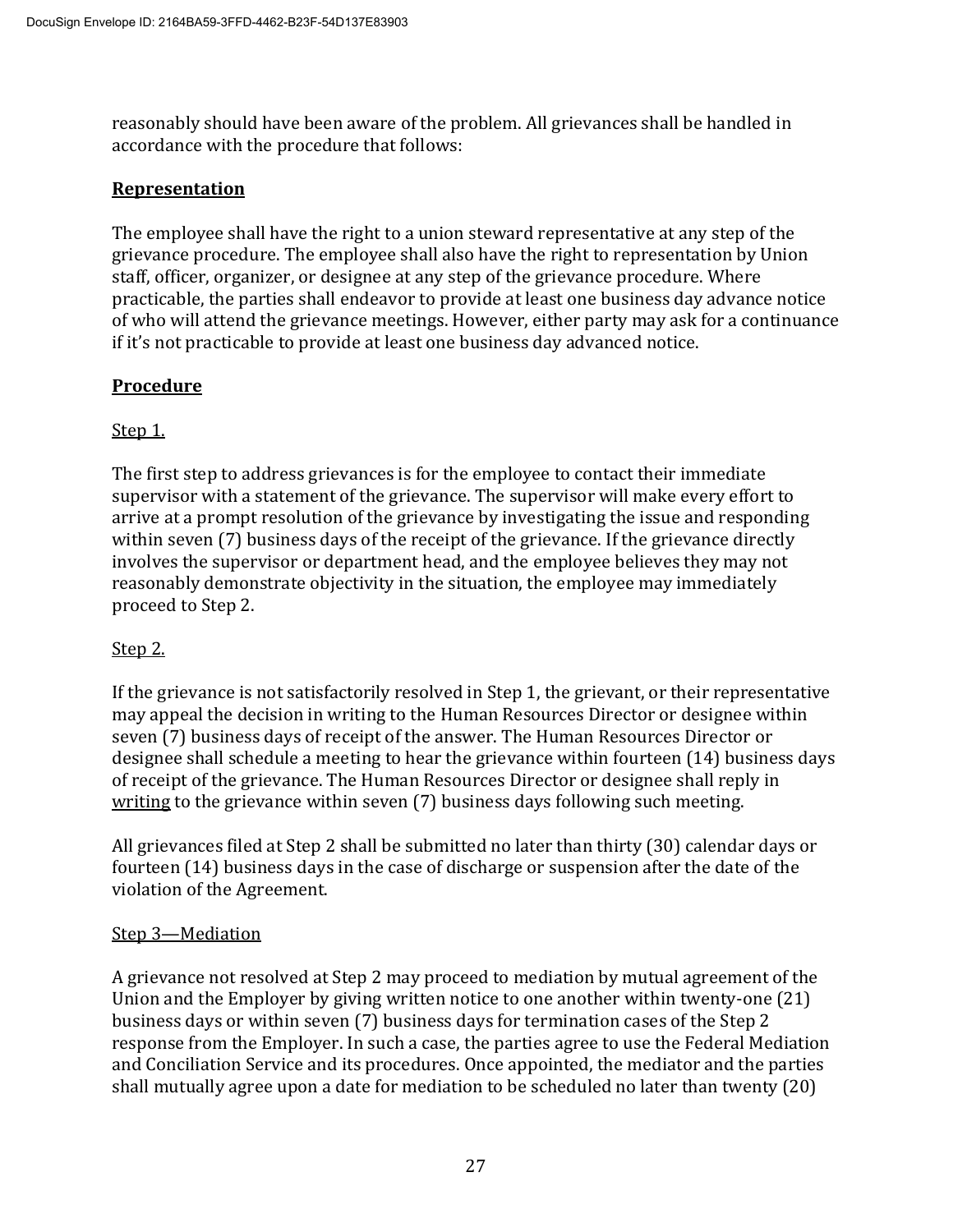business days after the mediator's appointment and the parties will endeavor to resolve the grievance at that meeting.

#### Step 4—Arbitration

If the Union does not accept the written decision at Step 2 or if the mediation is not successful, within twenty-five (25) calendar days or fourteen (14) business days for suspensions and terminations of the Step 2 meeting, the Union may advance the grievance to arbitration. Only the Union (not an individual Bargaining Unit member) may move a grievance to arbitration.

A. Selection of Arbitrator. Within fourteen (14) business days of the notice to move the grievance to arbitration, the Union and the Employer shall notify an arbitrator from the following list that they have been selected, starting with the first arbitrator, and rotating through the list for each subsequent arbitration:

| For NoCal grievances: | For SoCal grievances: |
|-----------------------|-----------------------|
| John LaRocco          | Sara Adler            |
| Katherine Thomson     | Barbara Miller        |
| David Weinberg        | Catherine Harris      |
| Paul Roose            | Juan Gonzalez         |
| Joel Schaffer         | Najeeb Khoury (221)   |

B. The first day of the arbitration hearing shall be scheduled no later than sixty (60) calendar days after the selection of the arbitrator. Written closing briefs (if any) shall be submitted to the arbitrator within fifteen (15) business days of the last day of the arbitration hearing and the arbitrator shall submit their findings to the parties in writing within thirty (30) calendar days of the receipt of the briefs or of the last day of the arbitration hearing if no written briefs were submitted.

C. Expenses. The costs, including expenses of the arbitrator, if any, shall be shared equally by the parties and the parties shall bear the cost of their own representation and witnesses. If the parties mutually agree to use a court reporter, the cost will be shared between the parties. If an employee gives testimony as a witness in connection with the grievance procedure during work hours, the employee will suffer no loss in pay for the day(s) they are required to attend the hearing. Other arbitration expenses shall be borne by the party that incurred them.

D. Authority of Arbitrator. The arbitrator selected shall not have the jurisdiction to add to, subtract from, change, alter or modify any of the terms of this contract. Decisions of the arbitrator on issues properly before them are final and binding on the parties.

## **Article 27. Savings Clause**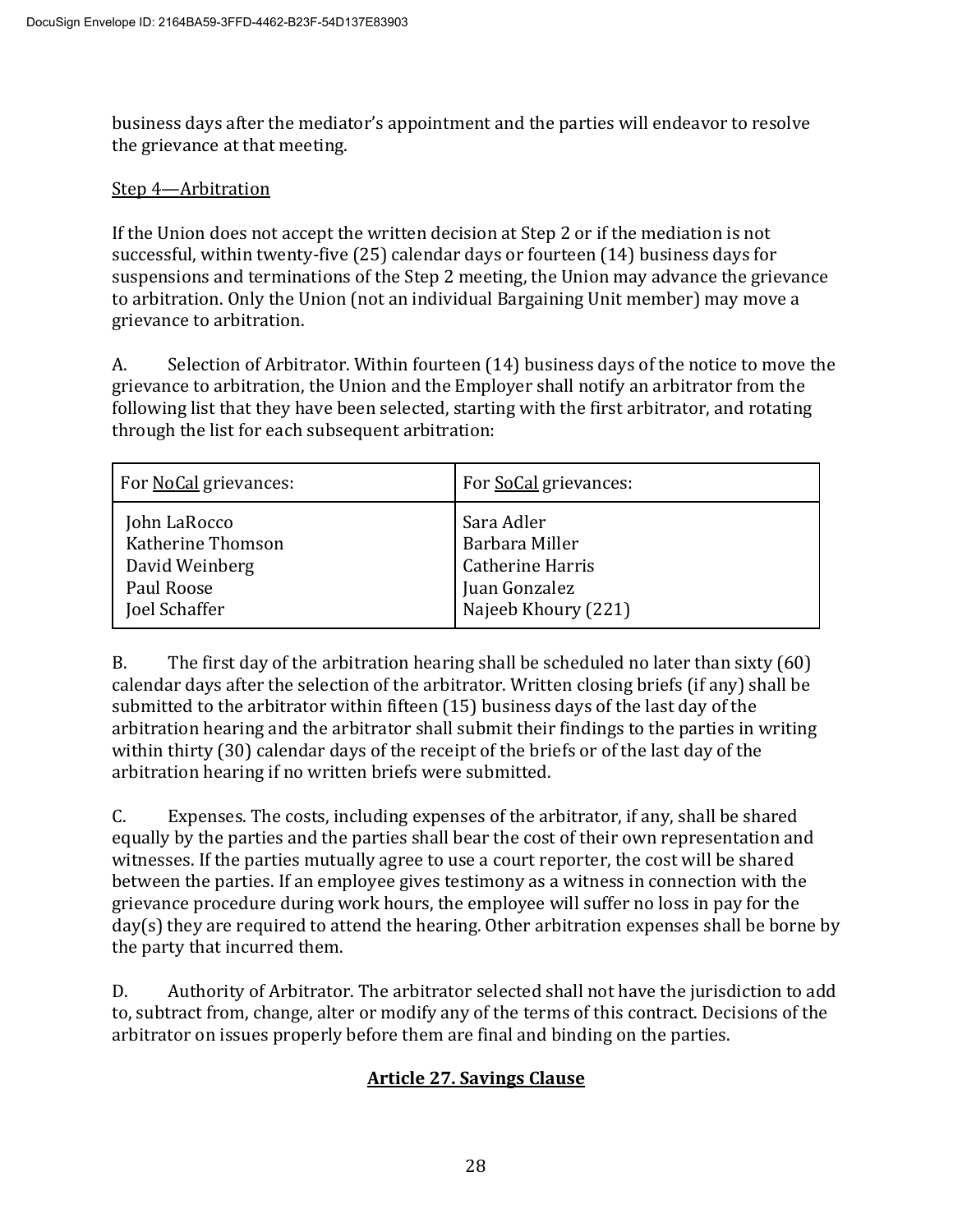If any provision of this Agreement is declared to be illegal, void or invalid by any court of competent jurisdiction or any administrative agency that has jurisdiction, all of the other terms, conditions and provisions of this Agreement shall remain in full force and effect, to the same extent as if the invalid provision had never been part of the Agreement. In such event, upon thirty (30) days' notice from either side, the parties agree to re-negotiate any provision that has been invalidated.

#### **Article 28. Successorship**

In the event that HealthRIGHT 360 decides to sell, transfer, enter a joint venture, the whole or part of any of its facilities, sites, services, or modalities, it will provide the Union with sixty (60) calendar days' written notice to bargain over the impacts of the decision except in cases of emergencies where such action must be taken sooner than sixty (60) calendar days. Emergencies for the purposes of this Article are actions not in control of the employer including but not limited to an unanticipated loss of a contract with another entity, an action by a regulatory body, sudden loss of a property lease, etc.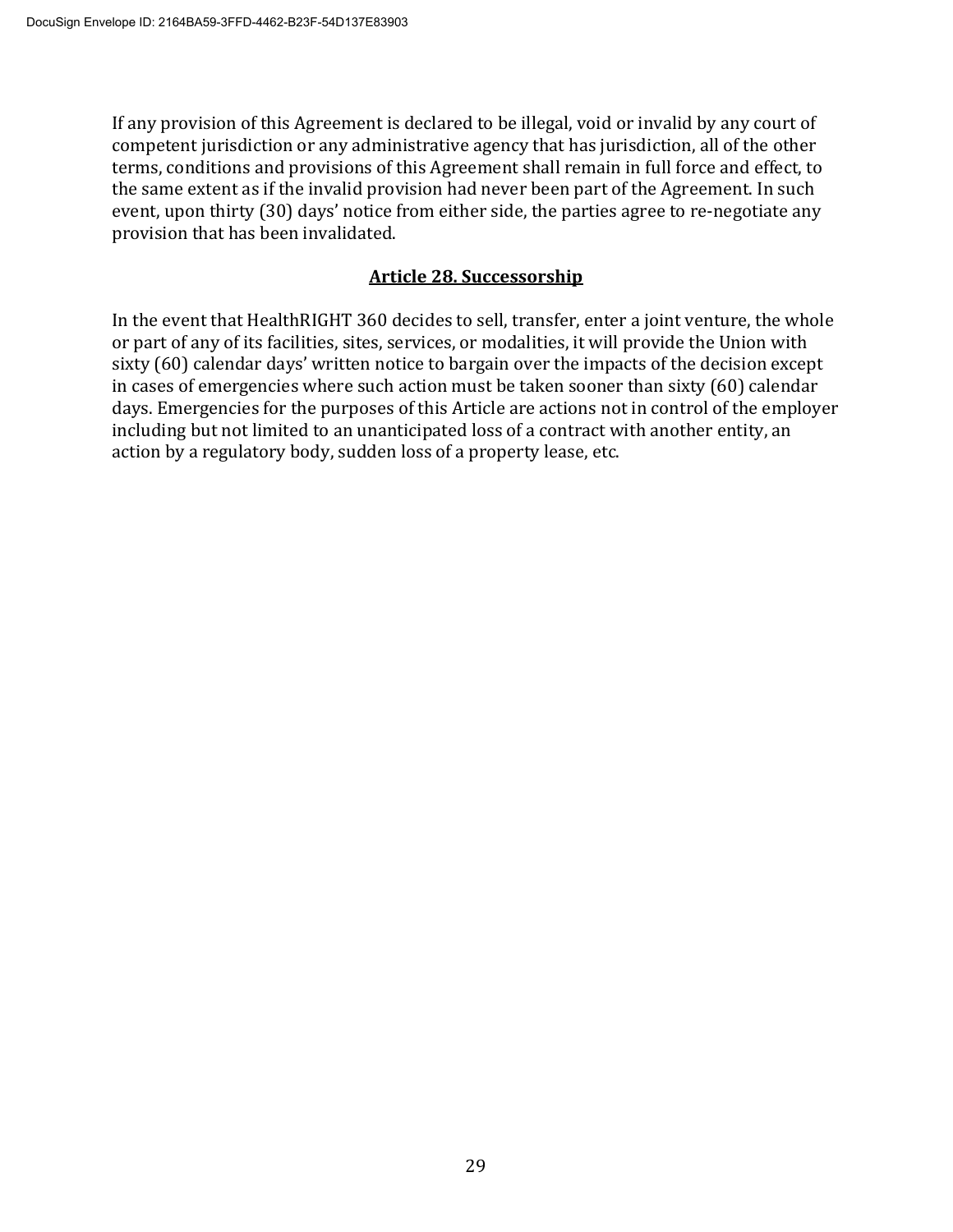#### **Appendix A**

#### **Job Title Description:**

Access Coordinator Access Counselor Accounts Payable Specialist Administrative Assistant Administrative Coordinator Administrative Coordinator (n) Administrative Data Specialist Admissions Clinician Admissions Coordinator Admissions Coordinator - NCSH Adult Team Lead AOD Counselor AOD Counselor - FOTEP ARMS Data Entry Clerk Behavioral Health Clinical Trainer Behavioral Health Coordinator Billing Clerk Billing Coordinator Billing Specialist (h) Call Center Agent Care Coordinator Care Coordinator (Outpatient) Care Coordinator II Care Coordinator III Case Manager Case Manager II Case Manager III Case Manager/LVN CBT Facilitator Certified Substance Abuse Counselor Certified Substance Use Disorder Counselor Chef De Partee Child and Family Mental Health Clinician Child Care Assistant Child Care Parenting Specialist Child Care Specialist Child Care Worker Child Development Specialist Child Family Program Manager Child Welfare Services Care Coordinator Childcare Specialist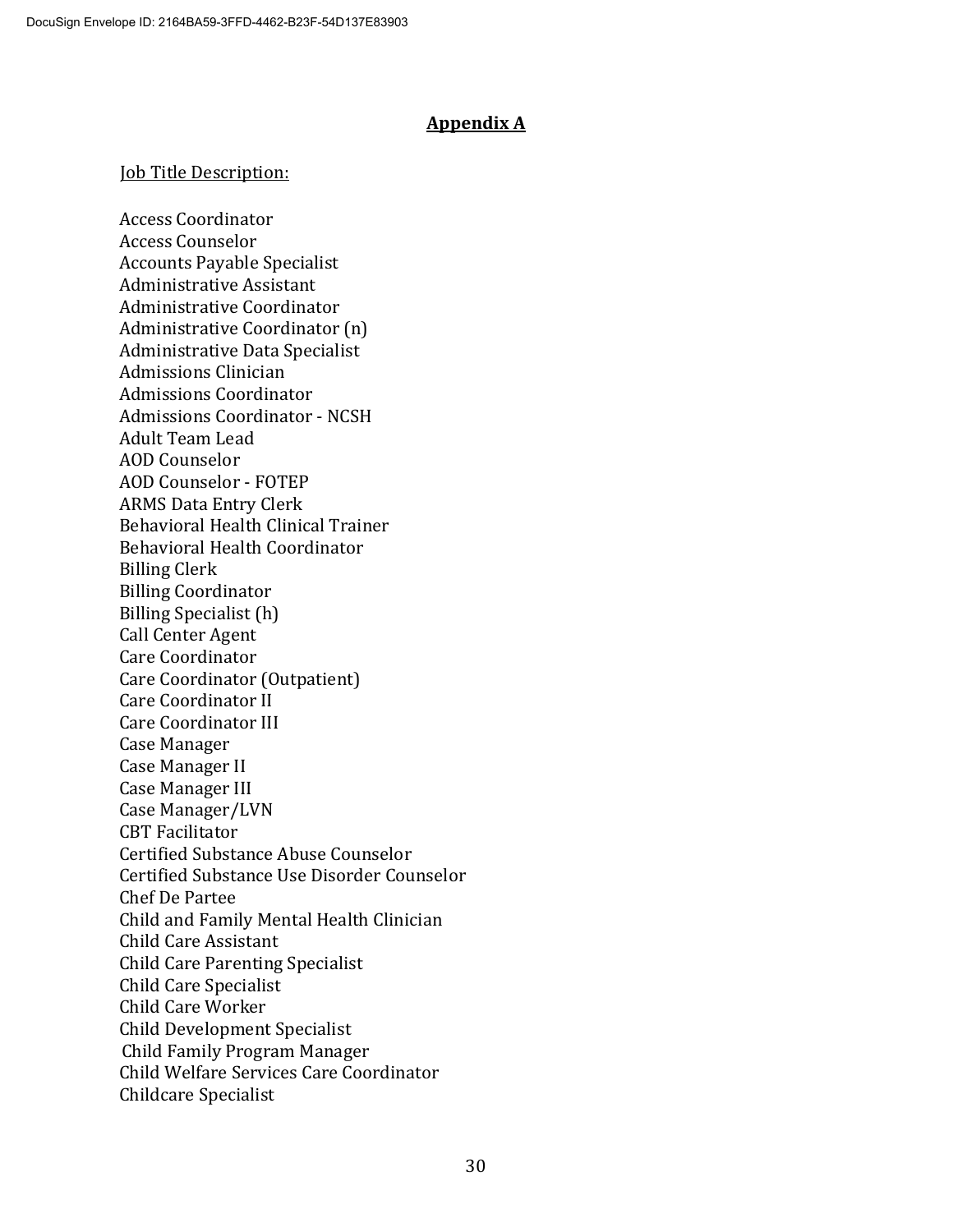Client Advocate Client Data Specialist Client Information Coordinator Client Safety Navigator Client Services Assistant Clinic Data Architect Clinical Case Manager Clinical Case Manager II Clinical Lead Mental Health Therapist/LPHA Clinical Lead/Therapist Clinical Schedule Specialist Clinical Team Leader/Therapist Clinical Therapist I Clinical Therapist II Clinician I Clinician II Clinician III Clinician IV Community Facility Manager Community Organizer Community Outreach Worker Community Service Coordinator Compliance Coordinator Computer Lab Instructor Cook Counselor Counselor I Counselor/Case Manager CPMP Therapist Criminal Justice Care Coordinator Crisis Response Clinician Cultural Broker Data Assurance Coordinator Data Coordinator Data Entry and Admin Assistant Data Entry Clerk Dental Access Coordinator Dental Assistant Detox Coordinator Development Coordinator Diversion Navigator DMH Adult Case Manager DMH Compliance Coordinator Domestic Violence Case Manager Domestic Violence Case Navigator Driver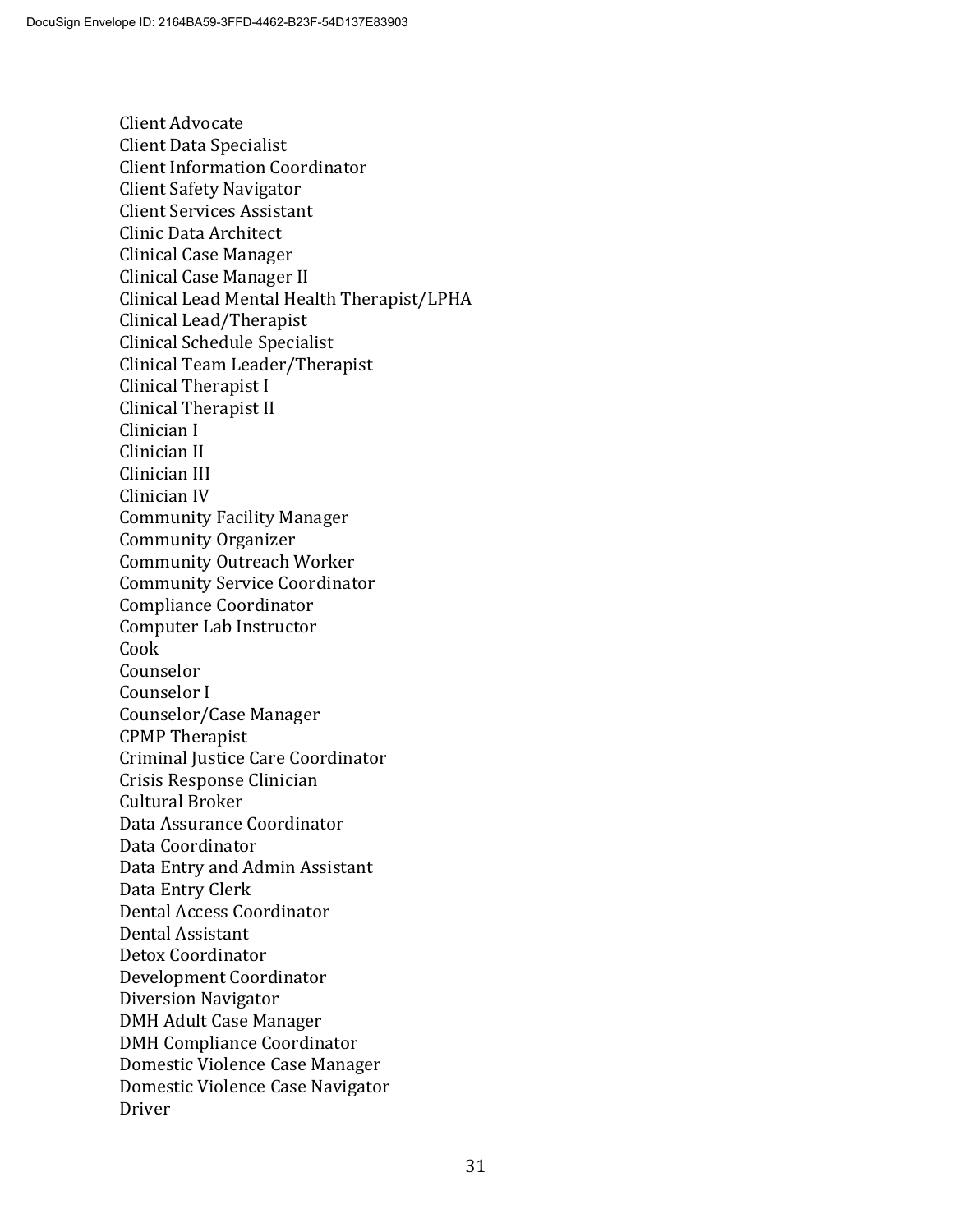Early Childhood Community Coordinator EHR Analyst EHR Billing Data Specialist EHR Systems Optimization Specialist EHR Training and Support Analyst Employment Case Manager Employment Specialist Employment Team Lead EMR Trainer/Project Manager EMT Entry Level Counselor Entry Level Facilitator Executive Projects Assistant Facilitator Family Advocate Family Services Coordinator Field Operations Coordinator Food Service Coordinator Forensic Outreach Peer Advocate Grant Writer Group Counselor Group Facilitator Health and Wellness Administrator Health and Wellness Coordinator Health and Wellness Nurse Health Homes Care Coordinator Health Worker Hepatitis C Care Coordinator Homeless Outreach Worker Housing and Community Services Coordinator Housing Case Manager Housing Monitor Infectious Disease Program Coordinator Intake Assessor (E) Intake Coordinator Intake Counselor Intake Specialist Intake Specialist II Integrated Clinical Social Worker Intensive Case Manager Invoice Analyst IS Specialist I IT Specialist Data Control Job Developer Job Developer - FOTEP, El Monte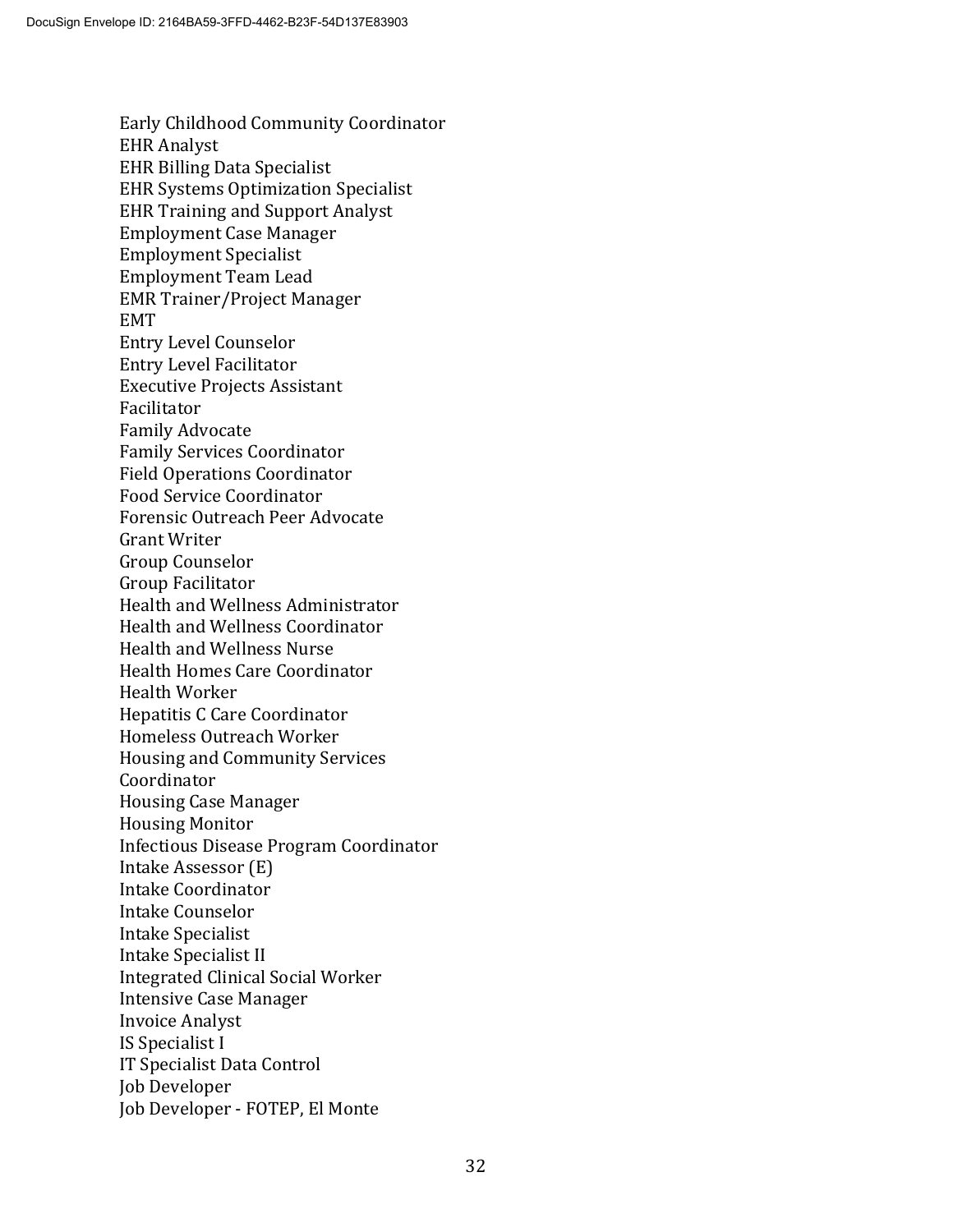Journey Level Caseworker Journey Level Counselor Journey Level Facilitator Junior Grant Writer Junior Project Manager Kitchen Lead Lab Manager Lead Access Specialist Lead Call Center Agent Lead Case Manager Lead Child Specialist Lead Compliance Coordinator Lead Counselor Lead Hotline Navigator Lead Outreach Worker Lead Overnight Counselor Lead Parent Advocate Lead Parent Navigator Lead Prevention Specialist Licensed Clinician Licensed Vocational Nurse Licensing & Certification Coordinator Life Skills Manager Maintenance Maintenance Specialist Maintenance Worker Marriage Family Therapist Med Tech Medical Assistant Medical Receptionist Medical Records Specialist Medical Referral Coordinator Medical Services Coordinator Hourly Mental Health Case Manager Mental Health Clinician Mental Health Coordinator Mental Health Intake Assessor/Therapist Mental Health Provider Mental Health Therapist Monitor Monitor I NCSH - Overnight Monitor Nurse Nurse Practitioner Office Administrator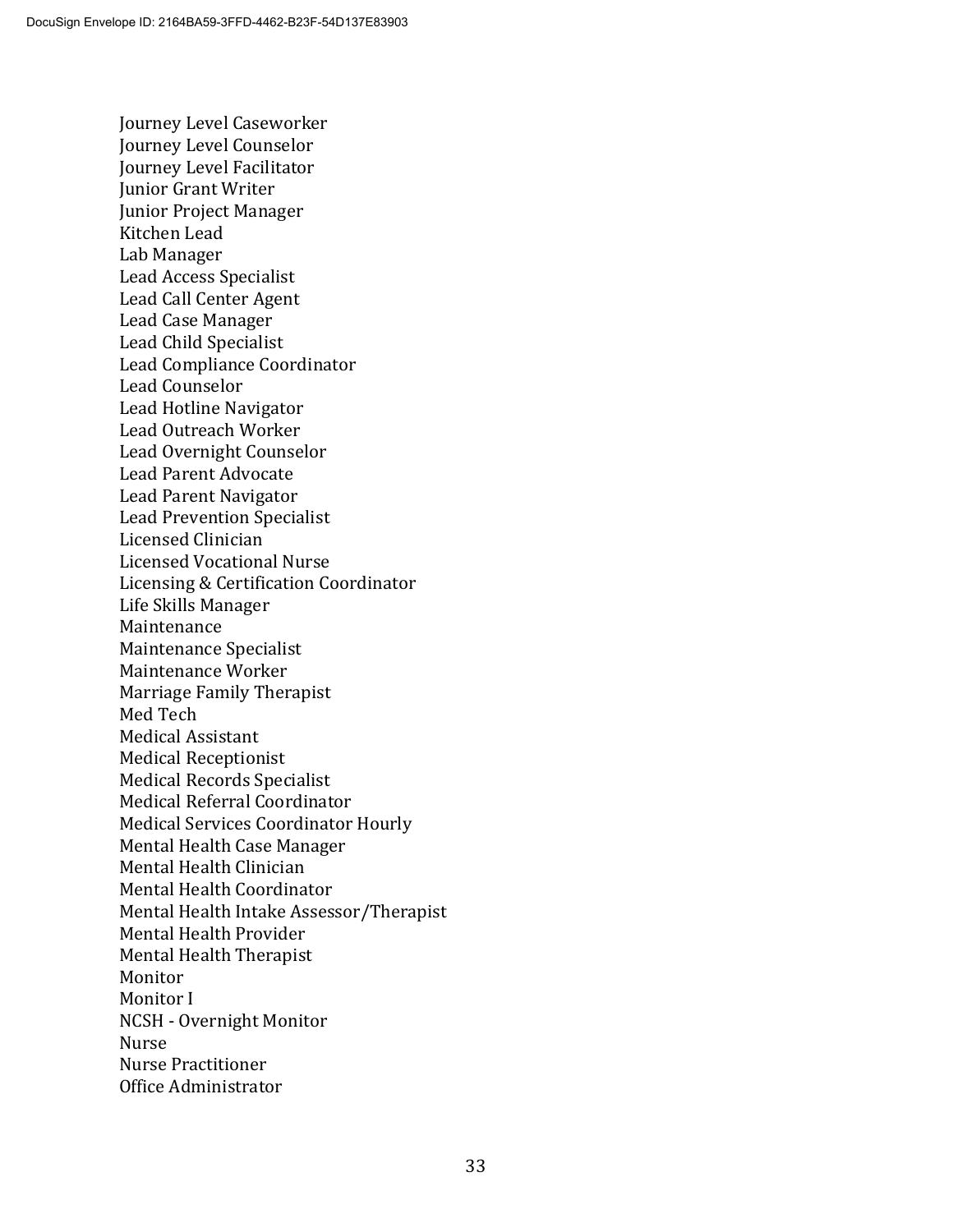Office Assistant Office Manager On Call Care Coordinator On Call Case Manager ON Call LPHA On Call Monitor On Call SUD Counselor On Call SUD Counselor I On Call SUD III On-Call Care Coordinator On-Call Cook On-Call Counselor On-Call EMT On-Call EMT - Rock Medicine On-Call Monitor On-Call Monitor 214 On-Call Overnight Monitor On-Call Recovery Coach On-Call Residential Tech Operations Coordinator Orientation Care Coordinator Orientation Counselor Outpatient Administrative Assistant Outpatient Intake Assessor/Therapist Outpatient LVN Outreach and Enrollment Coordinator Outreach Case Manager Outreach Specialist Outreach Worker Outreach Worker - SVIP Overnight Counselor Overnight Crisis Response Clinician Overnight Monitor Overnight SUD Counselor I Overnight Therapist Parent Advocate/Case Navigator Parent Advocate/Navigator Parenting Case Manager Parenting Coordinator Parenting Counselor Patient Care Coordinator Patient Safety Navigator Peer Mentor Peer Readiness Coach Peer Recovery Specialist Physician Assistant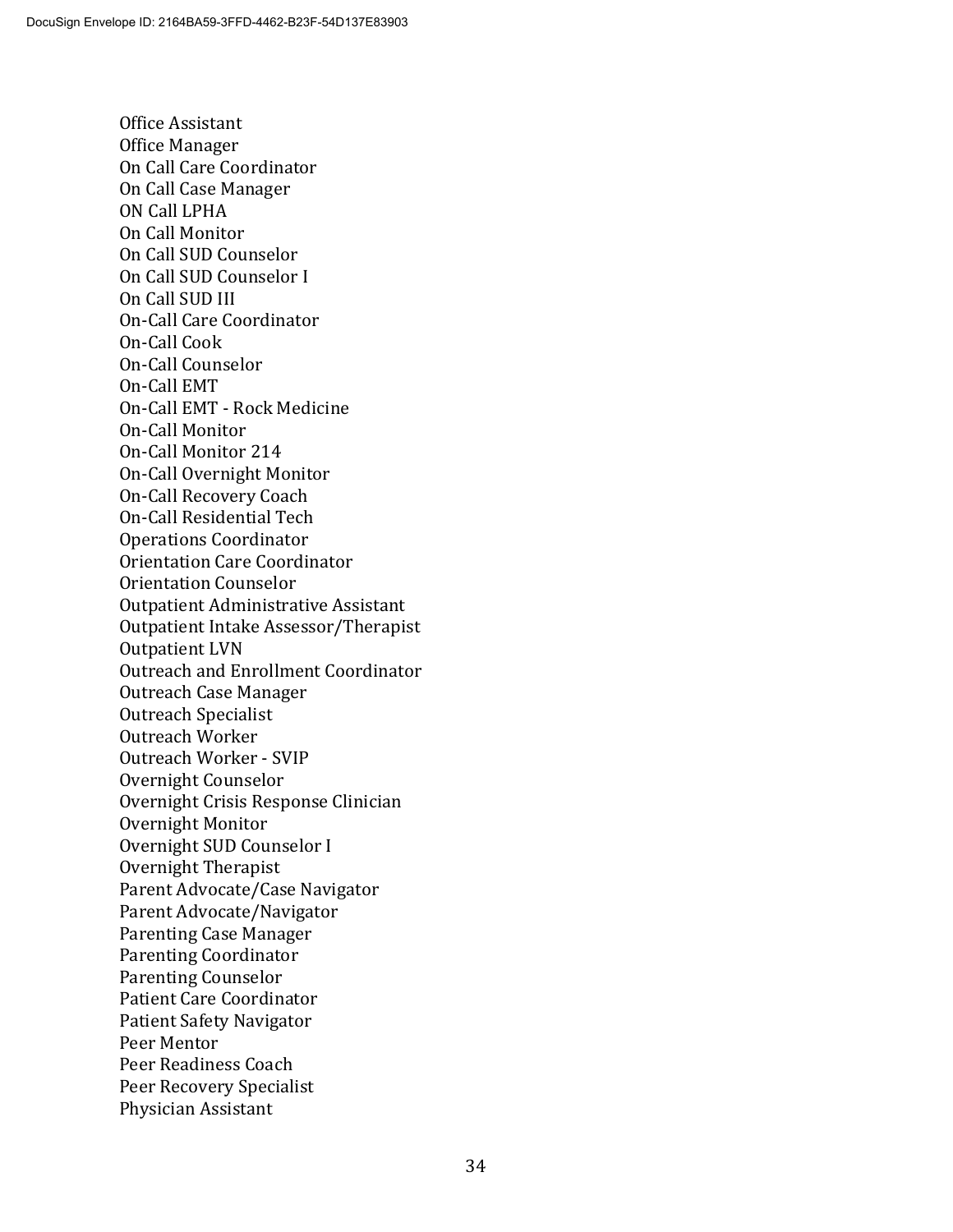Placement Coordinator PRCS - Employment Case Manager PRCS Case Manager PRCS System Navigator Prevention Project Assistant Procurement Manager Program Clinician - MIST Program Coordinator Project Assistant Project Coordinator Project Manager Psychologist Quality Assurance Specialist Receptionist Recovery Coach Recovery Coach Recovery Residence Program Intake Coordinator Registered Dental Assistant Registered Dental Hygienist Registered Dietitian Registered Nurse Registered Nurse (RN) - Floor and Admin Residential Tech/Overnight Residential Technician Resource Center Coordinator Safety Monitor Senior Clinician Senior Clinician - Prototypes, Pasadena CASC Senior Logistics Coordinator Service Coordinator Service Coordinator: Drop In-Lead Services Coordinator Sober Living Environment Monitor Software Developer SQL Developer Staff Clinician STOP Area 6 Case Manager STOP Area 6 Data Assurance Coordinator STOP Care Coordinator STOP Lead Care Coordinator Street Outreach Worker/ Crisis Responder Street Outreach Worker/ Crisis Responder II Street Outreach Worker/ Crisis Responder III Street Violence Prevention Services Coordinator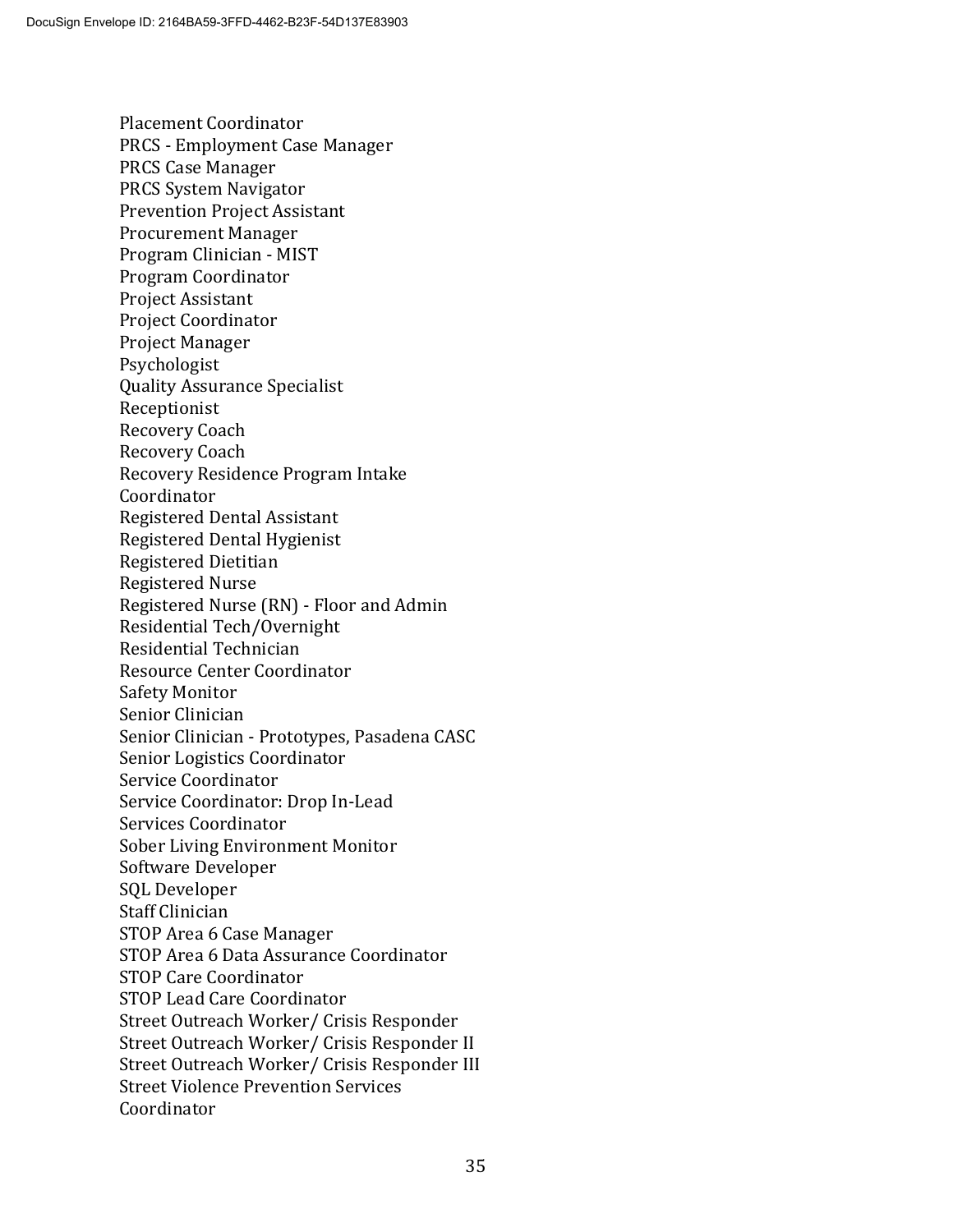Substance Abuse Assessor Substance Abuse Counselor Substance Abuse Couselor Substance Use Counselor Substance Use Counselor II Substance Use Counselor III Substance Use Disorders Counselor SUD Care Coordinator SUD Care Coordinator II SUD Counselor SUD Counselor I SUD Counselor II SUD Counselor III SUD Navigator Supervising Case Manager Supervising Counselor Systems Navigator Therapist Therapist/LPHA Transitional Coordinator Transitional Counselor Transitional Housing Placement Coordinator Transportation Care Coordinator Transportation Coordinator Transportation Lead CSC SASCA Transportation Spec CASC Transportation Specialist Volunteer Coordinator Warehouse Coordinator Ex Warehouse Worker Weekend Coordinator (H) Weekend Staff Workforce Coordinator Youth Prevention Specialist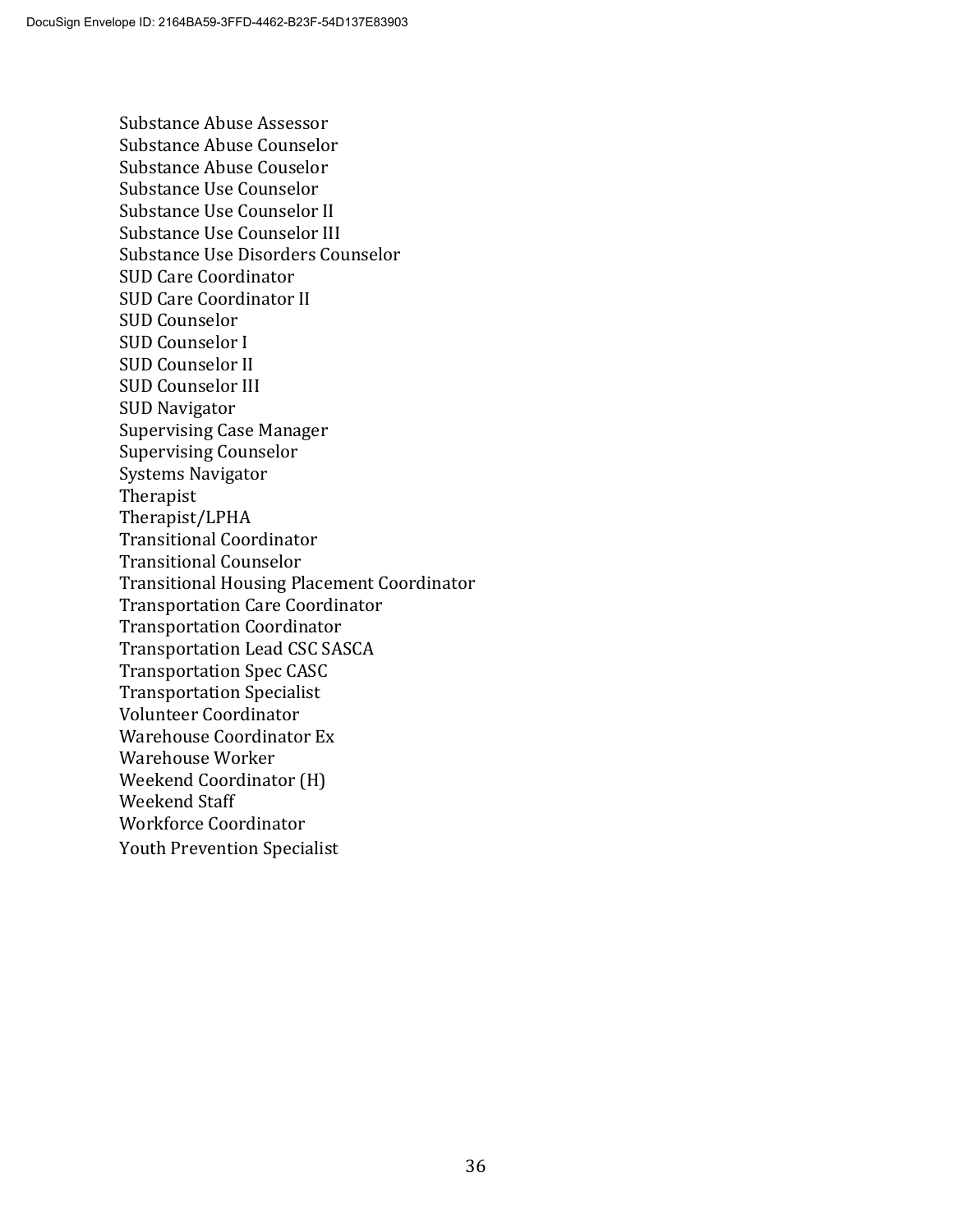# **Appendix B**

For Staff Working in the Medical Clinics Only

| Role                                  | <b>Annual</b><br>reimbursement | <b>Annual days</b><br>for CME/CEU | <b>Purpose/Use</b>                                                                                    |
|---------------------------------------|--------------------------------|-----------------------------------|-------------------------------------------------------------------------------------------------------|
| MD, NP, PA                            | amount<br>\$1,500.00           | 5 paid days                       | Continuing education<br>conference and travel/hotel,<br>license/certificate, DEA,<br>association fees |
| <b>RN</b>                             | \$500.00                       | 5 paid days                       | Continuing education<br>conference and travel/hotel,<br>license/certificate,<br>association fees      |
| BH licensed clinician                 | \$1,500.00                     | 5 paid days                       | Continuing education<br>conference and travel/hotel,<br>license/certificate,<br>association fees      |
| Dentist                               | \$1,500.00                     | 5 paid days                       | Continuing education<br>conference and travel/hotel,<br>license/certificate, DEA,<br>association fees |
| <b>Registered Dental</b><br>Hygienist | \$500.00                       | 5 paid days                       | Continuing education<br>conference and travel/hotel,<br>license/certificate,<br>association fees      |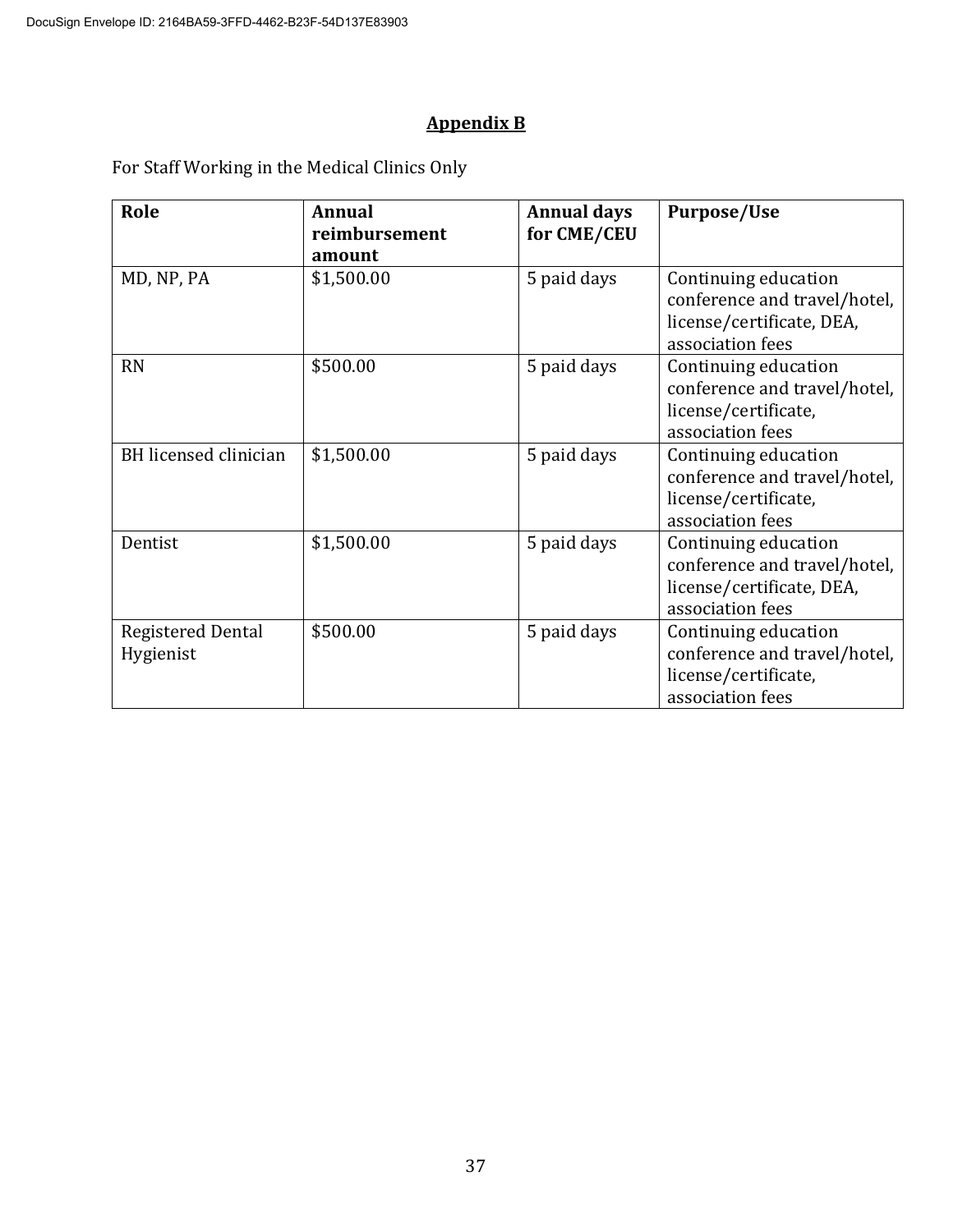#### **Contract Approval**

IN WITNESS HEREOF, the parties hereto have executed this agreement on  $2<sup>th</sup>$  day of \_September\_ 2021.

#### **For HealthRIGHT 360:**

#### **For SEIU:**

DocuSigned by:  $\begin{array}{ccc} \text{CIV} & & \text{G2ACE49571874B5...} \end{array}$ 

Vitka Eisen, President and CEO

DocuSigned by:  $\frac{1}{2188C510E4B74A4}$ 

Nilab Nawabi, Vice President, Human Resources

> DocuSigned by: Dania Torres Wong

Dania Torres Wong, Chief-Negotiator and Partner, Sloan Sakai Yeung & Wong LLP

DocuSigned by:

\_\_\_\_\_\_\_\_\_\_\_\_\_\_\_\_\_\_\_\_\_\_\_\_\_\_\_\_\_\_\_\_\_\_\_\_\_\_\_

Nato Green, SEIU Local 1021

DocuSianed by: \_\_\_\_\_\_\_\_\_\_\_\_\_\_\_\_\_\_\_\_\_\_\_\_\_\_\_\_\_\_\_\_\_\_\_\_\_\_\_

Jody Klipple, SEIU Local 721

DocuSigned by: Shane Brinton

Shane Brinton, SEIU Local 221

DocuSigned by: <u>taren Colin</u><br>--<sup>231489E028BA438</sup>

Karen Colin, Bargaining Team

DocuSigned by:

Byron Vela

Byron Vela, Bargaining Team

ocuSigned by: Gloria Bridget

Gloria Bridget, Bargaining Team

 $\overbrace{044064542652436}$ 

Adriana Nunez, Bargaining Team

DocuSigned by: Brian Mckenney

Brian McKenney, Bargaining Team